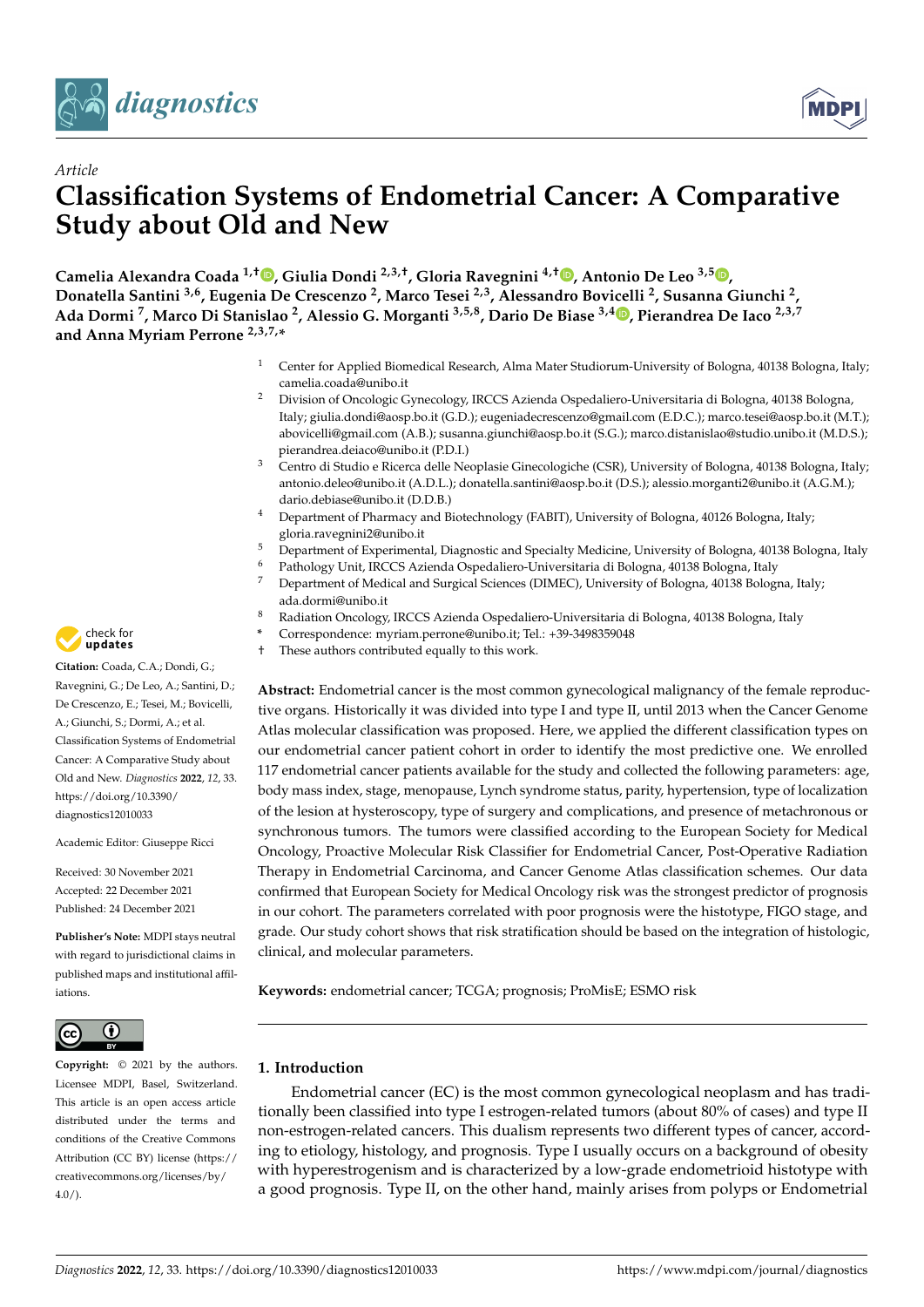Intraepithelial Carcinoma (EIC) in a context of endometrial atrophy, estrogen unrelated. This tumor is represented by serous, clear cell histotypes or carcinosarcomas with poor prognosis. However, it has become progressively evident that the two groups overlap, making the dualistic model insufficient to adequately represent the heterogeneity of the condition  $[1-3]$  $[1-3]$ . This classification was used until 2013, when the molecular classification was applied [\[4\]](#page-13-2).

In parallel, several studies demonstrated the prognostic importance of various surgical and pathological parameters, including histological type, grade, stage, depth of myometrial invasion, vascular invasion, and cervical involvement [\[5,](#page-13-3)[6\]](#page-13-4). All those parameters are considered in the European Society for Medical Oncology (ESMO) risk classification scheme. In this stratification, the role of the pathologist becomes crucial in predicting the prognosis and the need for postoperative adjuvant treatment. However, this stratification is often correlated with poor reproducibility among different pathologists, mainly linked to individual experience.

In recent years, these issues have led to the abandonment of conventional hormonal dualism and the search for a genetic and molecular classification [\[7](#page-13-5)[,8\]](#page-13-6), such as the one reported by The Cancer Genome Atlas (TCGA) in 2013 [\[9\]](#page-13-7), which recognizes a more heterogeneous disease based on four subgroups: 1. ultramuted—POLEmut ECs, harboring pathogenic mutations in the *POLE* gene; 2. hypermuted—mismatch repair deficient (MMRd) ECs, showing microsatellite instability (MSI); 3. copy-number low—a group with no specific molecular profile (NSMP); and 4. copy-number high—serous-like TP35 EC—with mutations in *TP53* (p53abn). Given the cost and often the lack of proper instrumentation in routine diagnostic laboratories to perform this full genomic characterization, the TCGA dataset was used to develop replacement assays able to replicate the classification with the aim of incorporating it into clinical practice as an indicator of prognosis [\[10\]](#page-13-8). Considering that the TCGA classification did not have the statistical power to be clinically relevant, having resulted from an unsupervised clustering of genomic aberrations from a small and heterogeneous cohort, two groups, Vancouver and Post-Operative Radiation Therapy in Endometrial Carcinoma (PORTEC) [\[11\]](#page-13-9), independently tried to confirm these results in larger cohorts with follow-up data. The Vancouver group coined the term ProMisE (the Proactive Molecular Risk Classifier for Endometrial Cancer) [\[12\]](#page-13-10) and showed that tumors with POLEmut had the most favorable prognosis, those with p53 abn had the worst prognosis, and patients with p53 wild-type or MMRd EC had an intermediate prognosis. These groups are not only prognostically different but show distinctive responses to therapy which were not evaluable by the existing classifications [\[13](#page-13-11)[–18\]](#page-13-12). Based on this, the WHO 2020 classification recommended the inclusion of molecular markers in clinical diagnosis; therefore, the new ESGO/ESTRO/ESP guidelines included them in the classes of risk as an adjunctive prognostic factor [\[19\]](#page-13-13). Even though these guidelines propose different therapeutic choices based on the classifications, they are not univocal; thus, prognosis of EC patients varies [\[20\]](#page-13-14).

Given the existence of diverse classification schemes, the aim of this work was to analyze a cohort of EC patients available at our institution and to retrospectively apply the existing risk classifiers to evaluate and compare them. Clinical and pathological attributes were also analyzed in order to investigate associations with different tumoral features. Finally, a comparison between our cohort and the TCGA study cohort was carried out.

### **2. Materials and Methods**

#### *2.1. Patients*

This retrospective observational multidisciplinary study included EC patients treated at the Division of Gynecologic Oncology, IRCCS Azienda Ospedaliero-Universitaria di Bologna (Bologna, Italy), between October 2010 and November 2019. The study was approved by the local research ethics committee CE-AVEC (Comitato Etico—Area Vasta Emilia Centro, registration n. 27/2019/Sper/AOUBo), and all the patients signed an informed consent form.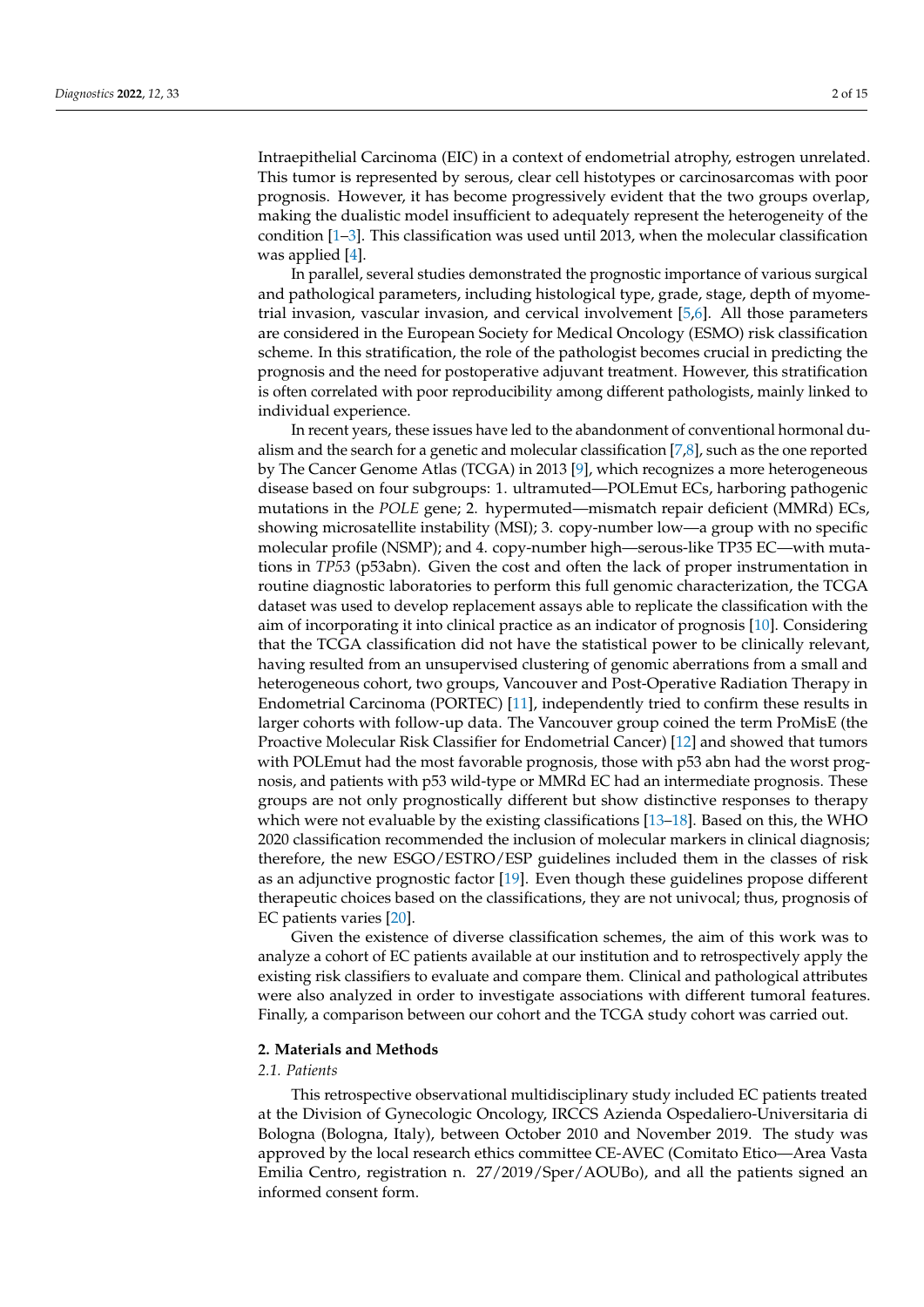The inclusion criteria were (i) EC patients submitted to demolitive or conservative surgical treatment in our hospital, (ii) follow-up data available at least for two years (patients that relapsed or died within two years were also included), and (iii) EC specimen suitable for IHC and molecular analyses. The exclusion criterion was (i) chemotherapy or radiotherapy performed before surgery.

#### *2.2. Surgical and Adjuvant Path of Our Study Cohort*

Patients with a proven biopsy of EC collected during previous pre-operative work-up underwent minimally invasive surgery (MIS)—both robotic and laparoscopy—or laparotomic surgery based on the surgeon's choice, according to the standard of care [\[19\]](#page-13-13). Surgical staging was performed according to ESGO-ESMO guidelines and included hysterectomy and bilateral salpingo-ovariectomy (BSO), with lymphadenectomy in high-grade cases and myometrial invasion greater than 50% at intraoperative frozen section (FS) examination. The sentinel node technique without lymphadenectomy was admitted in low-grade EC submitted to MIS. Peritoneal staging was performed in serous and clear cell carcinomas. All suspected lesions were removed and analyzed. Oophorectomy could be omitted in patients younger than 45 years and with myometrial invasion less than 50% confirmed at FS. Fertility sparing treatment was considered for all patients under 40 without myometrial invasion on Magnetic Resonance Imaging results and with a low-grade tumor [\[21\]](#page-13-15). In case of up-staging in the final pathology, patients received either a second surgical staging or radiation therapy based on the decisions of the multidisciplinary team.

#### *2.3. Data Collection*

Patients' data were retrieved from clinical, surgical, and pathologic records reported in a comprehensive clinicopathologic database. Clinical data included age, Body Mass Index (BMI), menopausal status, contraceptive use, hormonal replacement therapy (HRT), parity, comorbidities, metformin intake, personal and family cancer history, genetic assessment for Lynch Syndrome, surgical approach, staging and surgical complications (according to the Clavien–Dindo classification), adjuvant treatments, and follow-up data regarding recurrence and death.

Histology slides and all histopathologic parameters were reviewed by two expert pathologists (D.S., A.D.L.) according to the International Society of Gynecological Pathologists (ISGyP) [\[22\]](#page-13-16). Tumors were classified according to standard morphologic criteria following the World Health Organization classification of tumors [\[23\]](#page-14-0), and the grade was evaluated using the International Federation of Gynecology and Obstetrics (FIGO) criteria [\[24\]](#page-14-1). Patients were also divided into risk groups according to the ESMO guidelines (low, intermediate, intermediate–high, and high) [\[5\]](#page-13-3) and according to the PORTEC classification (low, intermediate, and high) [\[11\]](#page-13-9).

The depth of myometrial invasion was recorded in all cases as a percentage of myometrial thickness. The pattern of myometrial invasion was reported, specifying whether it presented as microcystic, elongated, and fragmented (MELF) [\[25\]](#page-14-2) and/or as single invasive cells or small groups of cells (tumor budding) [\[26\]](#page-14-3). Characteristics of the MELF pattern include the presence of invasive small, dilated glands lined by cuboidal or flattened cells with eosinophilic cytoplasm and with slit-like appearance. Tumor budding was defined as invasive single/small groups of cells without the formation of defined structures frequently lying in an edematous or myxoid background. A tumor budding was defined as a cluster of 1–4 tumor cells detached from the cohesive tumor part.

Lymph-vascular space invasion (LVSI) was defined by the presence of tumor fragments within endothelial-lined vascular/lymphatic spaces outside the immediate invasive border [\[27\]](#page-14-4). Intratumoral LVSI foci were not considered. A semi-quantitative three-tiered scoring system was applied: no LVSI, focal (a single focus of LVSI recognized around the tumor), or substantial (diffuse or multifocal LVSI around the tumor) [\[27](#page-14-4)[,28\]](#page-14-5).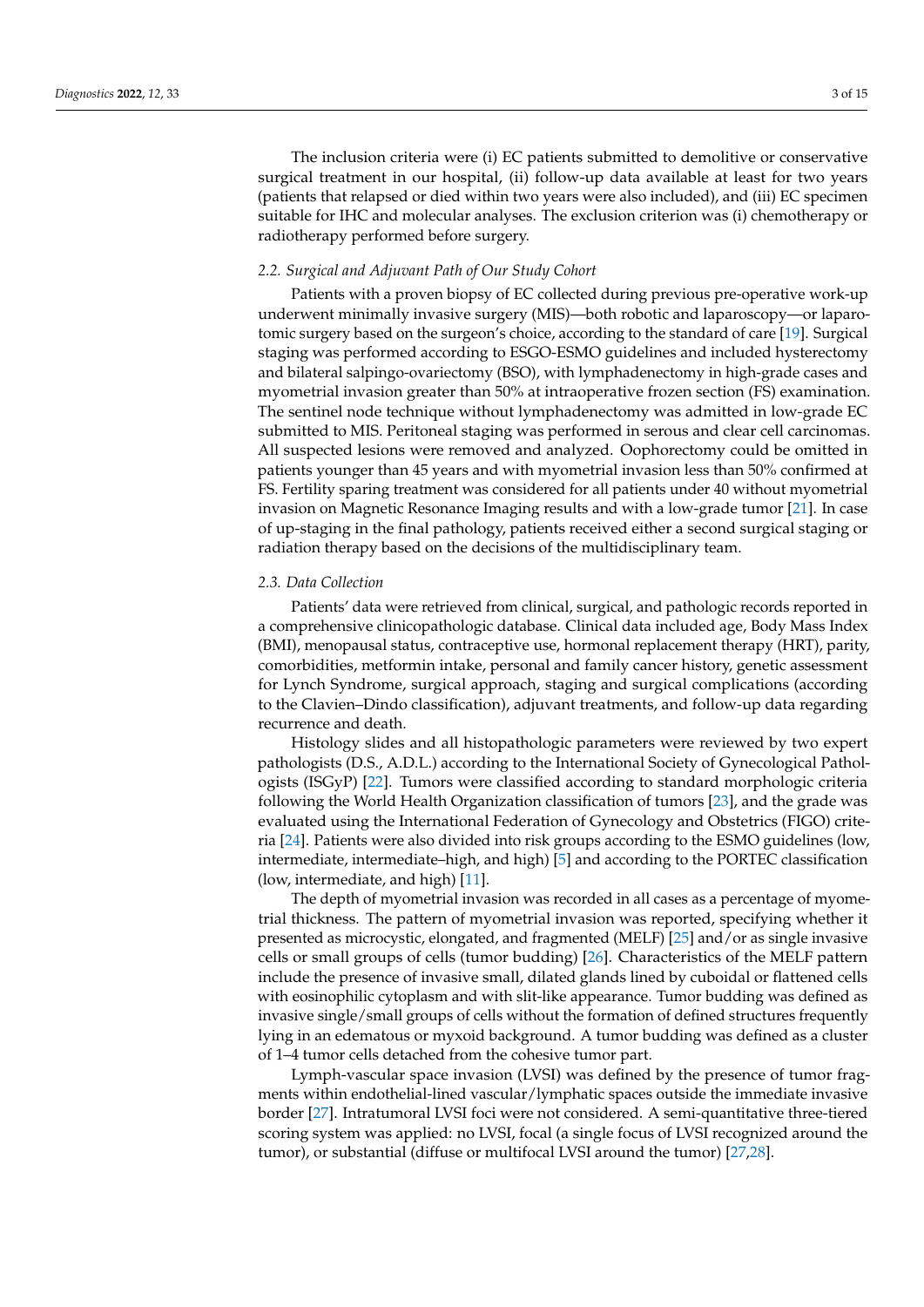Heterogeneity was defined as a tumor having two or more clearly separate morphological patterns, with each constituting at least 10% of the tumor [\[29\]](#page-14-6). Margins were defined as infiltrating/mixed or as pushing.

### *2.4. Assignment of the TCGA Molecular Classification*

To assess the TCGA molecular classification, all cases were firstly evaluated for pathogenic *POLE* mutations. Diagnostic interpretation of *POLE* mutations was performed based on guidelines reported by Leon-Castillo et al. [\[15](#page-13-17)[,30\]](#page-14-7). Then, MMR protein (*MLH1*, *MSH2*, *MSH6*, *PMS2*) expression was evaluated by immunohistochemical (IHC) assessment in order to identify MMR-deficient tumors. P53 status was also assessed by IHC; specifically, p53 was considered altered/abnormal if  $\geq$ 50% of the tumor cells showed strong positive nuclear staining, or when areas (subclones) consisting of ≥50% positive tumor cells were present. Cases with no nuclear staining observed were further sequenced for *TP53* mutations. Finally, tumors with normal p53 and MMR expression by IHC, with no *POLE* alterations, were defined as NSMP tumors.

To evaluate *POLE* and *TP53* mutations, genomic DNA was extracted from formalinfixed, paraffin-embedded (FFPE) tumor tissue using the QIAamp DNA Micro Kit (Qiagen, Hilden, Germany) according to the manufacturer's protocol. The two genes were investigated through a customized panel of genomic regions analyzing exons 9 to 14 for *POLE* and exons 4 to 9 for *TP53*, then sequenced using the Gene Studio S5 sequencer (ThermoFisher Scientific), according to the manufacturer's instruction as previously reported [\[31\]](#page-14-8).

In case of an abnormal or uncertain MMR IHC result, MSI analysis was carried out by PCR reaction using the CC-MSI kit (AB Analitica, Padova, Italy), which allows the analysis of 10 markers (BAT25, BAT26, D2S123, D5S346, D17S250, NR21, NR24, BAT40, TGFbRII, and D18S58). The fluorescent amplified PCR products were analyzed by capillary gel electrophoresis on an ABI 3730XL DNA Analyzer (Thermo Fisher Scientific, Waltham, MA, USA), using GeneMapper software, version 4.0 (Thermo Fisher Scientific, Waltham, MA, USA).

### *2.5. TCGA Study Cohort*

MAF files for the TCGA-UCEC project were downloaded and explored using the R (Bioconductor, version 4.1.1) packages TCGAbiolinks (version 2.22.2) and maftools (version 2.10). The selection of pathogenic mutations of the TP53 gene was made considering the pathogenicity prediction by both the PolyPhen-2 (version 2.2.2) and SIFT (version 5.2.2) scoring systems. UCEC curated molecular subtypes derived from the TCGA marker paper were retrieved from synapse through TCGAbiolinks (version 2.22.2). For clinical variables, the progression-free interval (PFI) and overall survival (OS) were used as outcome variables, as recommended by the PanCanAtlas Publications NCI Genomic Data Commons guidelines [\[32\]](#page-14-9). The NSMP EC subgroup was selected by the exclusion of POLE, MMRd, and TP53 mutated tumors.

#### *2.6. Statistical Analysis*

Statistical analysis was performed using SPSS for Windows, version 20 (SPSS Inc., Chicago, IL, USA) and in RStudio (Bioconductor, version 4.1.1) [\[33\]](#page-14-10). Quantitative data are expressed as the mean  $\pm$  SD (Standard Deviation), while qualitative data are expressed as the frequency and percentage. Comparisons between groups were realized using Student's *t*-test and the Mann–Whitney, ANOVA, Chi-square, and Fisher tests, as appropriate. A *p*-value of <0.05 was considered significant. Missing data are presented as *NA* (not available) in the results tables but were not included in the statistical analysis. Kaplan–Meier analysis was used to build the survival and recurrence curves, while the log-rank test was used to calculate the significance. For overall survival, all deaths, irrespective of cause, were considered an event, while for recurrence-free survival (RFS), all recurrences (local, regional, and distant) were considered an event.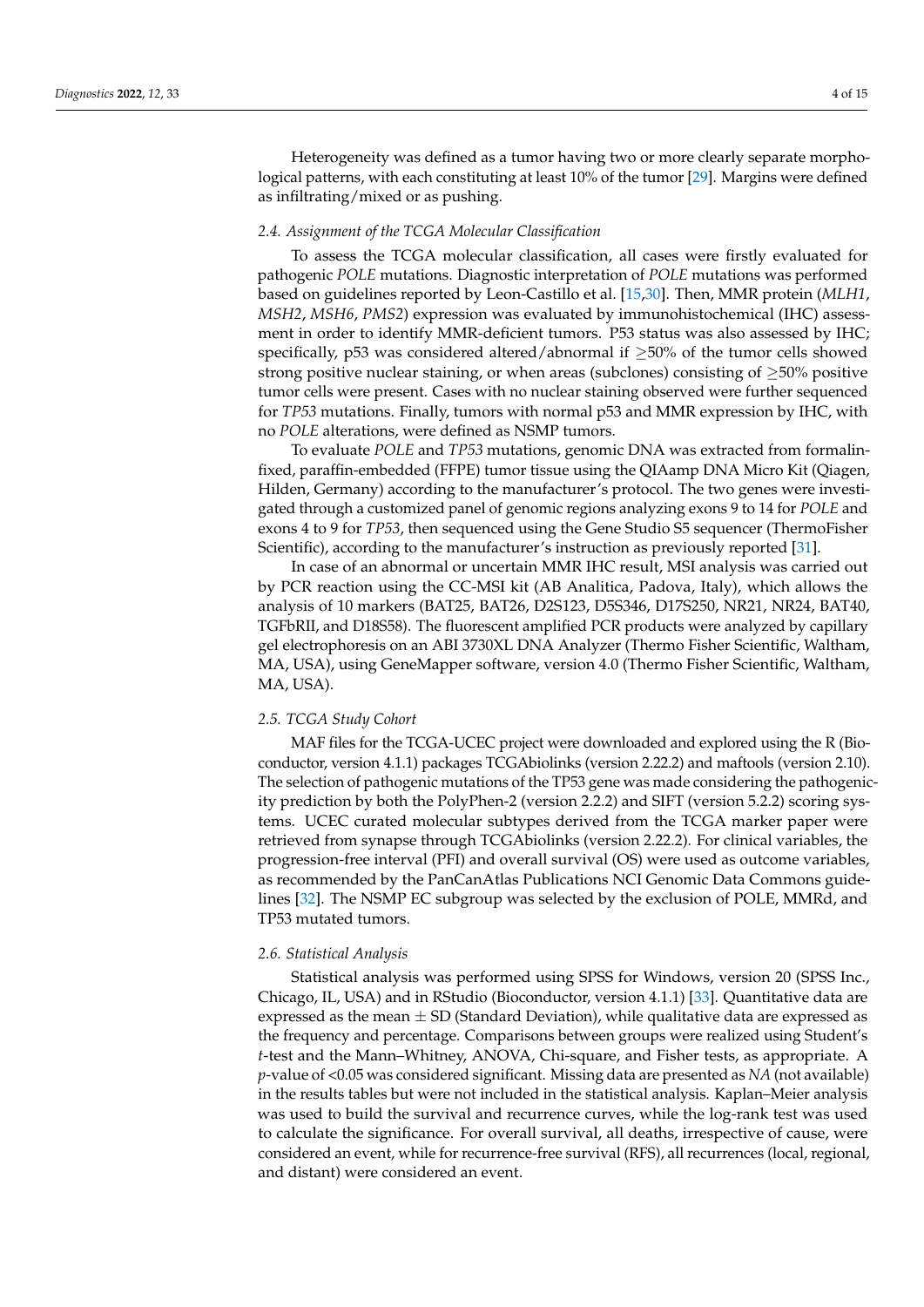# **3. Results**

## *3.1. Bologna Study Cohort*

Table [1](#page-4-0) reports the patient, surgery, and molecular characteristics of our cohort included in this study (Bologna study cohort). The same group of qualified gynecological pathologists carried out all histological analyses.

<span id="page-4-0"></span>**Table 1.** Bologna study cohort: patient, surgery, and molecular characteristics of recurrent and non-recurrent EC patients.

| <b>KERRYPNX</b>                  | All Cases $n = 117$ | Recurrent ECs $n = 14$ | Non-Recurrent ECs $n = 103$ | $p$ Value    |
|----------------------------------|---------------------|------------------------|-----------------------------|--------------|
| Mean age, years $(\pm SD)$       | $62.8\pm10.7$       | $66.7 \pm 7.4$         | $62.4 \pm 11$               | 0.155        |
| Mean BMI $(\pm SD)$              | $27.7 \pm 6.7$      | $29 \pm 7.9$           | $27.4 \pm 6.6$              | 0.431        |
| Lynch                            |                     |                        |                             |              |
| Yes                              | $4(3.4\%)$          | $0(0\%)$               | $4(3.9\%)$                  |              |
| N <sub>o</sub>                   | 105 (89.7%)         | 14 (100%)              | 91 (88.3%)                  | 1.000        |
| N/A                              | $8(6.8\%)$          | $0(0\%)$               | $8(7.8\%)$                  |              |
| Menopause                        |                     |                        |                             |              |
| Yes                              | 101 (86.3%)         | 14 (100%)              | 87 (84.5%)                  | 0.211        |
| No                               | $16(3.7\%)$         | $0(0\%)$               | 16 (15.5%)                  |              |
| Cause of menopause               |                     |                        |                             |              |
| Spontaneous                      | 97 (82.9%)          | 13 (92.9%)             | 84 (81.6%)                  | 0.459        |
| Iatrogenic                       | 20 (17.1%)          | $1(7.1\%)$             | 19 (18.4%)                  |              |
| <b>HRT</b>                       |                     |                        |                             |              |
| Yes                              | 16 (13.7%)          | $3(21.4\%)$            | 13 (12.7%)                  | 0.416        |
| No                               | 97 (82.9%)          | 11 $(78.6\%)$          | 86 (83.4%)                  |              |
| <b>NA</b>                        | $4(3.4\%)$          | $0(0\%)$               | $4(3.9\%)$                  |              |
| Parity                           |                     |                        |                             |              |
| Nulliparous                      | $25(21.4\%)$        | $3(21.4\%)$            | $22(21.4\%)$                | 1.000        |
| Parous                           | 92 (78.6%)          | 11 (78.6%)             | 81 (78.6%)                  |              |
| $\operatorname{ART}$             |                     |                        |                             |              |
| Yes                              | $3(2.6\%)$          | $0(0\%)$               | 3(3%)                       | $\mathbf{1}$ |
| No                               | 112 (97.4%)         | 14 (100%)              | 98 (97%)                    |              |
| Hypertension                     |                     |                        |                             |              |
| Yes                              | 62 (53%)            | $7(50\%)$              | 55 (53.4%)                  | 0.811        |
| No                               | 55 (47%)            | $7(50\%)$              | 48 (46.6%)                  |              |
| Diabetes                         |                     |                        |                             |              |
| Yes                              | 15 (12.8%)          | $1(7.2\%)$             | 14 (13.6%)                  | 0.498        |
| No                               | 102 (87.2%)         | 13 (92.8%)             | 89 (86.4%)                  |              |
| Metformin use                    |                     |                        |                             |              |
| Yes                              | 13 (11.1%)          | $0(0\%)$               | 13 (12.6%)                  | 0.362        |
| No                               | 103 (88%)           | 14 (100%)              | 89 (86.4%)                  |              |
| NA                               | $1(0.9\%)$          | $0(0\%)$               | $1(1\%)$                    |              |
| Personal cancer history          |                     |                        |                             |              |
| Yes                              | $8(6.8\%)$          | $1(7.1\%)$             | $7(6.8\%)$                  | 1.000        |
| No                               | 109 (93.2%)         | 13 (92.9%)             | 96 (93.2%)                  |              |
| Hysteroscopic localization of EC |                     |                        |                             |              |
| Focal                            | 31 (26.5%)          | $4(28.6\%)$            | $27(26.3\%)$                | 1.000        |
| Multifocal                       | 39 (33.3%)          | $6(42.8\%)$            | 33 (32%)                    |              |
| NA                               | 47 (40.2%)          | $4(28.6\%)$            | 43 (41.7%)                  |              |
| Aletti score                     |                     |                        |                             |              |
| $\leq$ 3                         | 78 (66.7%)          | $8(57.1\%)$            | 70 (68%)                    |              |
| $4 - 7$                          | 36 (30.8%)          | $6(42.9\%)$            | 30 (29.1%)                  | 0.54         |
| ${\geq}8$                        | $2(1.7\%)$          | 0(%)                   | $2(1.9\%)$                  |              |
| $_{\rm NA}$                      | $1(0.9\%)$          | 0(%)                   | $1(1\%)$                    |              |
| Surgical approach                |                     |                        |                             |              |
| Minimally invasive               | 62 (53%)            | $5(35.7\%)$            | 57 (55.3%)                  | 0.254        |
| Laparotomy                       | 55 (47%)            | $9(64.3\%)$            | 46 (44.7%)                  |              |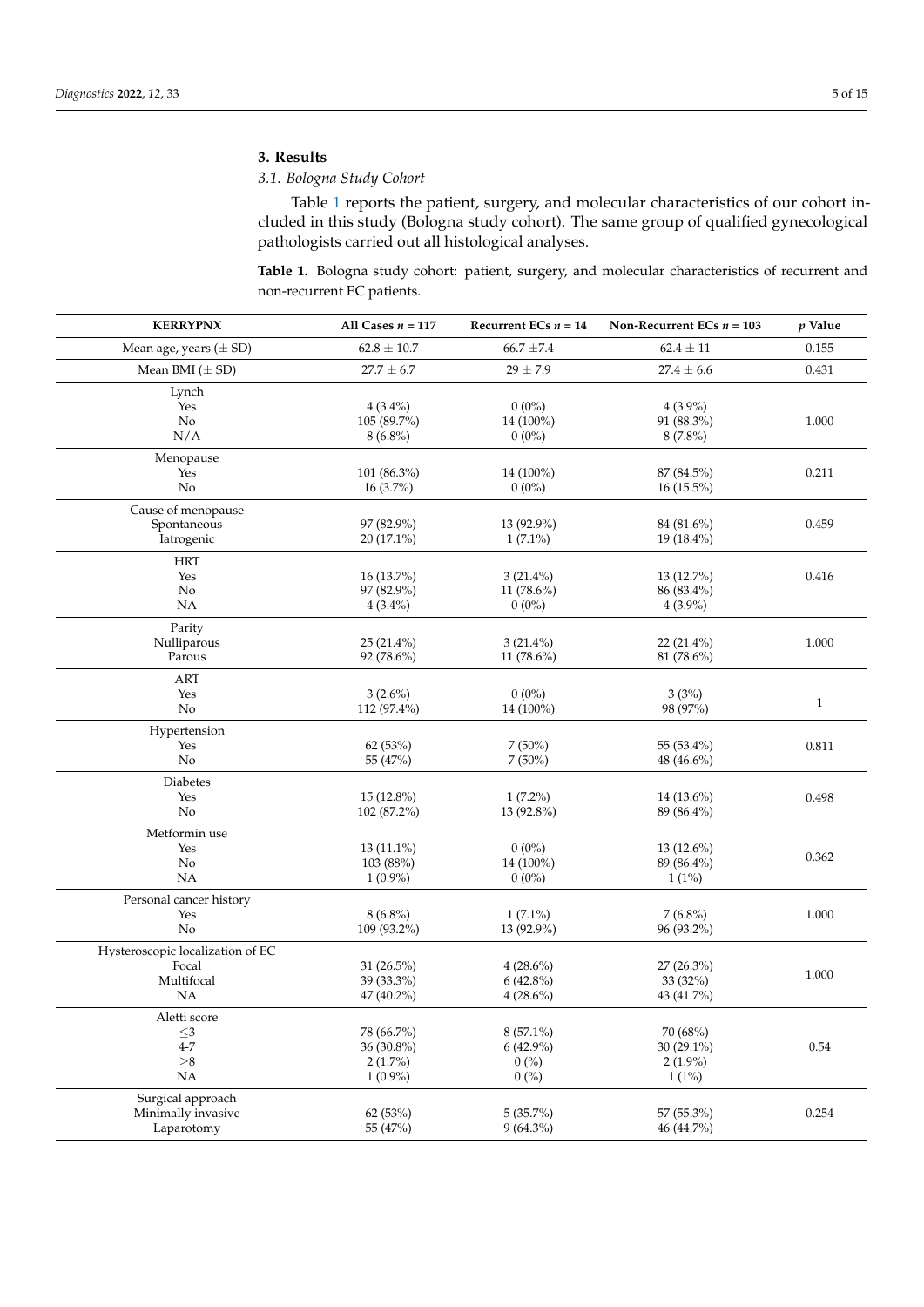| <b>KERRYPNX</b>                | All Cases $n = 117$ | Recurrent ECs $n = 14$ | Non-Recurrent ECs $n = 103$ | $p$ Value |
|--------------------------------|---------------------|------------------------|-----------------------------|-----------|
| <b>Surgical Complications</b>  |                     |                        |                             |           |
| (Clavien-Dindo classification) |                     |                        |                             |           |
| No complications               | $100(85.5\%)$       | 13 (92.9%)             | 87 (84.5%)                  |           |
| Grade I                        | $2(1.7\%)$          | $0(0\%)$               | $2(1.9\%)$                  |           |
| Grade II                       | $12(10.3\%)$        | $1(7.1\%)$             | $11(10.7\%)$                | 0.818     |
| Grade III                      | $3(2.6\%)$          | $0(0\%)$               | $3(2.9\%)$                  |           |
| Grade IV                       | $0(0\%)$            | $0(0\%)$               | $0(0\%)$                    |           |
| Adjuvant therapies             |                     |                        |                             |           |
| Yes                            | 82 (70.1%)          | 13 (92.9%)             | 69 (67%)                    | 0.062     |
| No                             | 35 (29.9%)          | $1(7.1\%)$             | 34 (33%)                    |           |
| ESMO risk group                |                     |                        |                             |           |
| Low                            | $15(12.8\%)$        | $0(0\%)$               | $15(14.6\%)$                |           |
| Intermediate                   | $8(6.9\%)$          | $0(0\%)$               | $8(7.8\%)$                  | 0.009     |
| High-intermediate              | 35 (29.9%)          | $1(7.1\%)$             | 34 (33%)                    |           |
| High                           | 59 (50.4%)          | 13 (92.9%)             | 46 (44.6%)                  |           |
| <b>TCGA</b> classification     |                     |                        |                             |           |
| <b>POLE</b>                    | $8(6.8\%)$          | $0(0\%)$               | $8(7.8\%)$                  |           |
| MMRd                           | 34 (29%)            | $3(21.4\%)$            | 31 (30%)                    | 0.351     |
| p <sub>53</sub>                | $30(25.7\%)$        | $6(42.9\%)$            | 24 (23.4%)                  |           |
| <b>NSMP</b>                    | 45 (38.5%)          | $5(35.7\%)$            | 40 (38.8%)                  |           |
| ProMisE classification         |                     |                        |                             |           |
| POLE                           | $6(5.1\%)$          | $0(0\%)$               | $6(5.8\%)$                  |           |
| <b>MMRd</b>                    | 36 (30.7%)          | $3(21.4\%)$            | 33 (32%)                    | 0.371     |
| p <sub>53</sub>                | $30(25.7\%)$        | $6(42.9\%)$            | 24 (23.4%)                  |           |
| <b>NSMP</b>                    | 45 (38.5%)          | $5(35.7\%)$            | 40 (38.8%)                  |           |
| PORTEC risk group              |                     |                        |                             |           |
| Low                            | $32(27.4\%)$        | $2(14.3\%)$            | $30(29.1\%)$                |           |
| Intermediate                   | 36 (30.7%)          | $2(14.3\%)$            | 34 (33%)                    | 0.057     |
| High                           | 49 (41.9%)          | $10(71.4\%)$           | 39 (37.9%)                  |           |
| Lymphadenectomy                |                     |                        |                             |           |
| Yes                            | 92 (78.6%)          | 14 (100%)              | 78 (75.7%)                  | 0.038     |
| No                             | $25(21.4\%)$        | $0(0\%)$               | 25 (24.3%)                  |           |
| Synchronous EC-OC              |                     |                        |                             |           |
| Yes                            | $8(6.8\%)$          | $0(0\%)$               | $8(7.8\%)$                  |           |
| No                             | 104 (88.9%)         | 14 (100%)              | 90 (87.4%)                  | 0.593     |
| <b>NA</b>                      | $5(4.3\%)$          | $0(0\%)$               | $5(4.8\%)$                  |           |

#### **Table 1.** *Cont.*

ART: assisted reproductive technology; BMI: body mass index; EC: endometrial cancer; EC-OC: endometrial cancer–ovarian cancer; ESMO: European Society for Medical Oncology; HRT: hormone replacement therapy; MMRd: mismatch repair deficient; NA: not available; NSMP: no specific molecular profile; PORTEC: Post-Operative Radiation Therapy in Endometrial Carcinoma; ProMisE: Proactive Molecular Risk Classifier for Endometrial Cancer; TCGA: The Cancer Genome Atlas. Bold highlights the statistical significance.

The endometrioid histotype was the most frequent among the analyzed EC patients, and low-grade (G1–2) tumors were predominant ( $n = 64$ , 54.7%). The revised 2009 FIGO stages for ECs at histological diagnosis were as follows: Stage I (*n* = 80, 68.3%) [IA *n* = 63, 53.8%; IB *n* = 17, 14.5%], Stage II (*n* = 5, 4.3%), and Stage III (*n* = 32, 27.4%) [IIIA *n* = 7, 6.0%; IIIB *n* = 2, 1.7%; IIIC *n* = 23, 19.7%].

Among our study population, 14 out of 117 patients (11.7%) had a disease recurrence. The recurrence rate was analyzed according to the different classification schemes available for ECs (i.e., ESMO, TCGA, ProMisE, and PORTEC) as shown in Table [1.](#page-4-0) Significant correlations were observed with respect to ESMO risk ( $p = 0.001$ ). The ESMO classification showed that, among recurrent ECs, 92.9% were classified at high risk, whereas within the non-recurrent ECs, only 46% were at high risk. According to the PORTEC classification scheme, out of the recurrent ECs, 71.4% were classified as high risk vs. 14.3% at low risk, whereas within the non-recurrent ECs, 37.9% were at high risk vs. 29.1% at low risk.

Pathologic features were analyzed taking into consideration the presence of disease recurrence, and the results are summarized in Table [2.](#page-6-0)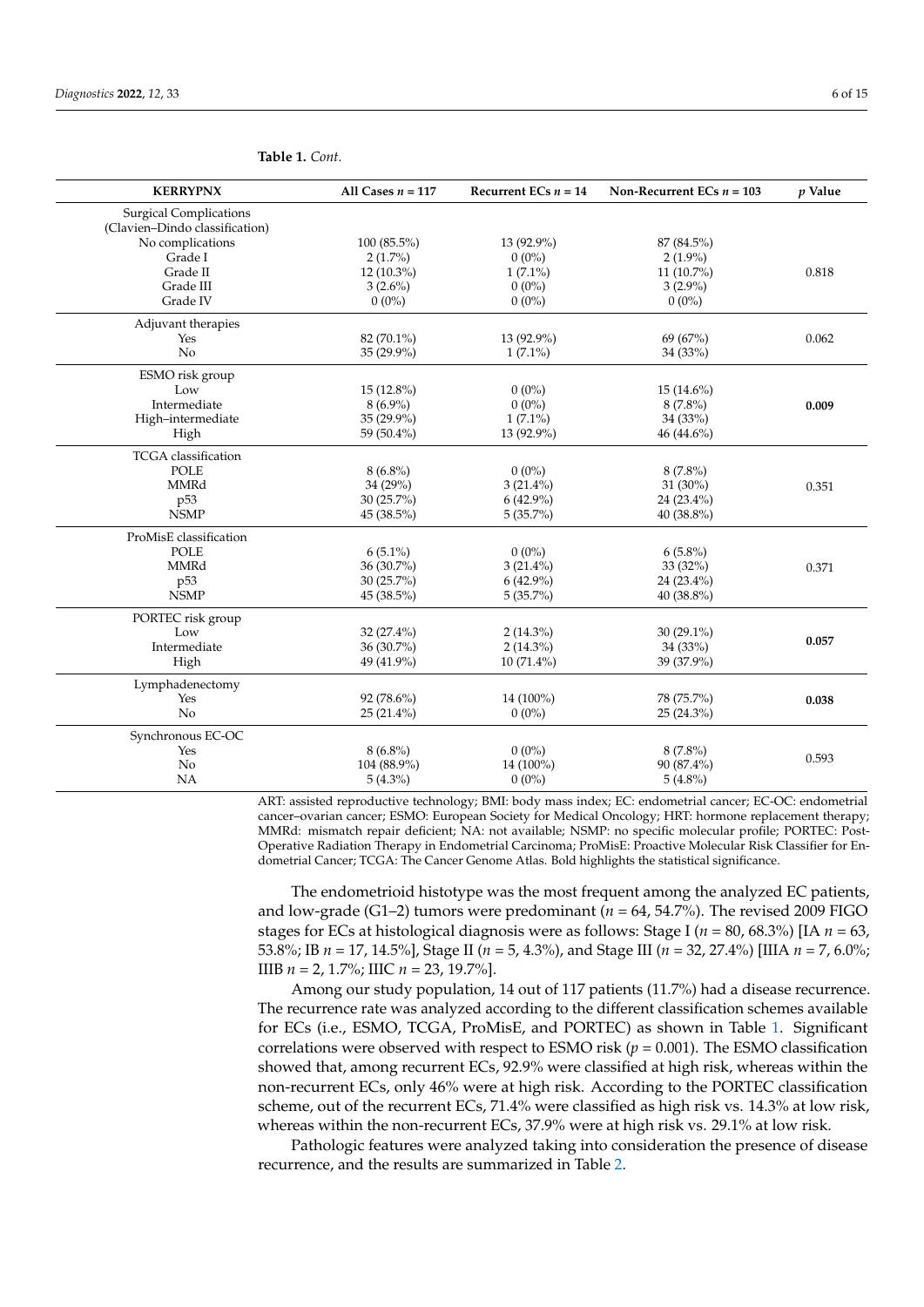|                                   | All Cases $n = 117$ | Recurrent ECs $n = 14$ | Non-Recurrent ECs $n = 103$ | $p$ Value |
|-----------------------------------|---------------------|------------------------|-----------------------------|-----------|
| Histology                         |                     |                        |                             |           |
| Endometrioid                      | 78 (66.7%)          | 5(35.7%)               | 73 (70.9%)                  |           |
| Indifferentiated/dedifferentiated | 15 (12.8%)          | $4(28.6\%)$            | 11 (10.7%)                  |           |
| Serous                            | 15 (12.8%)          | $2(14.3\%)$            | 13 (12.6%)                  | 0.017     |
| Carcinosarcoma                    | 7(6%)               | $3(21.4\%)$            | $4(3.9\%)$                  |           |
| Clear Cell                        | $2(1.7\%)$          | $0(0\%)$               | $2(1.9\%)$                  |           |
| FIGO Stage                        |                     |                        |                             |           |
| IA                                | 63 (53.8%)          | $3(21.4\%)$            | 60 (58.3%)                  |           |
| IB                                | $17(14.5\%)$        | $1(7.1\%)$             | $16(15.5\%)$                |           |
| $\rm II$                          | $5(4.3\%)$          | $2(14.4\%)$            | $3(2.9\%)$                  | 0.012     |
| <b>IIIA</b>                       | 7(6%)               | $1(7.1\%)$             | $6(5.8\%)$                  |           |
| $\rm IIIB$                        | $2(1.7\%)$          | $1(7.1\%)$             | $1(1\%)$                    |           |
| <b>IIIC</b>                       | 23 (19.7%)          | $6(42.9\%)$            | 17 (16.5%)                  |           |
| Grade                             |                     |                        |                             |           |
| Low grade (G1-G2)                 | 64 (54.7%)          | $4(28.6\%)$            | 60 (58.3%)                  | 0.047     |
| High grade (G3)                   | 53 (45.3%)          | 10 (71.4%)             | 43 (41.7%)                  |           |
| Lymph node metastasis             |                     |                        |                             |           |
| No                                | 86 (73.5%)          | $7(50\%)$              | 79 (76.7%)                  |           |
| Yes                               | 23 (19.7%)          | $7(50\%)$              | $16(15.5\%)$                | 0.010     |
| NA                                | $8(6.8\%)$          | $0(0\%)$               | $8(7.8\%)$                  |           |
| <b>MELF</b>                       |                     |                        |                             |           |
| Absent                            | 75 (64.1%)          | 10 (71.4%)             | 65 (63.1%)                  |           |
| Present                           | 39 (33.3%)          | $4(28.6\%)$            | 35 (33.9%)                  | 0.769     |
| NA                                | $3(2.6\%)$          | $0(0\%)$               | 3(3%)                       |           |
| Tumor budding                     |                     |                        |                             |           |
| Absent                            | 73 (62.4%)          | 11 (78.6%)             | 62 $(60.1\%)$               |           |
| Present                           | 41 (35%)            | $3(21.4\%)$            | 38 (36.9%)                  | 0.373     |
| N/A                               | $3(2.6\%)$          | $0(0\%)$               | 3(3%)                       |           |
| LVI                               |                     |                        |                             |           |
| Absent                            | 81 (69.2%)          | $6(42.9\%)$            | 75 (72.8%)                  | 0.015     |
| Present                           | 36 (30.8%)          | 8 (57.1%)              | 28 (27.2%)                  |           |
| Myometrial invasion               |                     |                        |                             |           |
| $<\!\!50\%$                       | 85 (72.6%)          | 11 (78.6%)             | 74 (71.8%)                  | 0.596     |
| $>50\%$                           | 32 (27.4%)          | $3(21.4\%)$            | 29 (28.2%)                  |           |
| Heterogeneity                     |                     |                        |                             |           |
| Absent                            | 72 (61.5%)          | $7(50\%)$              | 65 (63.1%)                  |           |
| Present                           | 42 (35.9%)          | $7(50\%)$              | 35 (34%)                    | 0.276     |
| NA                                | $3(2.6\%)$          | $0(0\%)$               | $3(2.9\%)$                  |           |
| Margins                           |                     |                        |                             |           |
| Infiltrating/Mixed                | 86 (73.5%)          | 14 (100%)              | 72 (69.9%)                  |           |
| Pushing                           | $25(21.4\%)$        | $0(0\%)$               | $25(24.3\%)$                | 0.037     |
| NA                                | $6(5.1\%)$          | $0(0\%)$               | $6(5.8\%)$                  |           |

<span id="page-6-0"></span>**Table 2.** Bologna study cohort: pathologic characteristics of recurrent and non-recurrent EC patients.

FIGO: International Federation of Gynaecology and Obstetrics; G: grade; LVI: lymph-vascular space invasion; MELF: microcystic, elongated, and fragmented; NA: not available. Bold highlights the statistical significance.

Histology was significantly different between the two groups, with the endometroid type being more common in the non-recurrent ECs (70.9%), whereas carcinosarcoma was more frequent in recurrent ECs (35.7%),  $p = 0.014$ . FIGO stage was significantly associated with recurrence; in particular, the majority of recurrent ECs were classified as stage III (*n* = 8, 57.1%) [IIIA *n* = 1, 7.1%; IIIB *n* = 1, 7.1%; IIIC *n* = 6, 2.9%], but this was not the case in non-recurrent ECs (*n* = 24, 23.3%) [IIIA *n* = 6, 5.8%; IIIB *n* = 1, 1%; IIIC *n* = 17, 16.5%]; on the contrary, *n* = 76 (73.8%) of non-recurrent ECs were in stage I, versus 28.5% among recurrent ECs,  $p = 0.002$ . Similarly, grade was significantly associated with recurrence (low grade (G1–2): 28.6% vs. 58.3%; high grade (G3): 71.4% vs. 41.7%, in recurrent and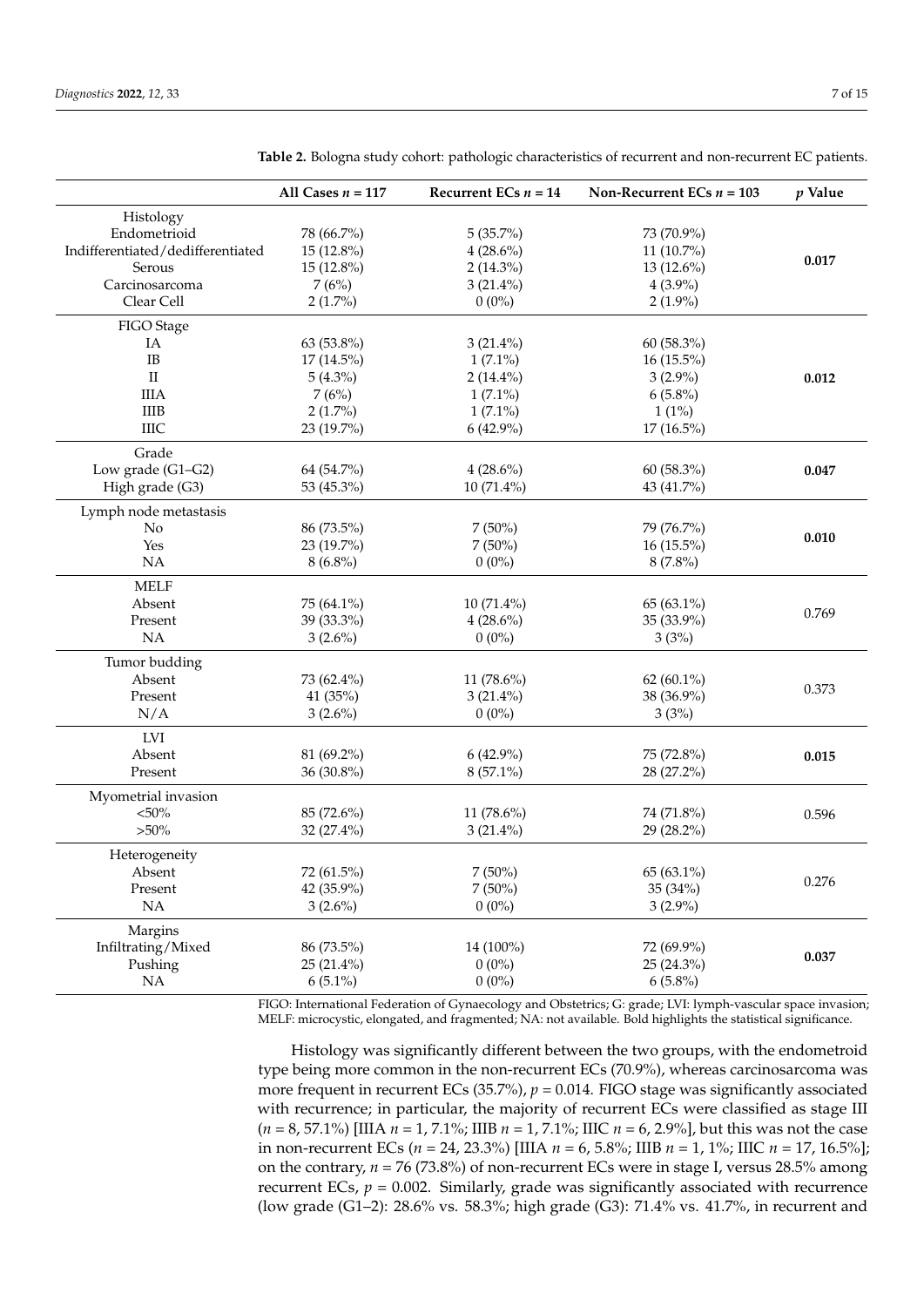non-recurrent ECs, respectively;  $p = 0.045$ ). Lymph node metastases at diagnosis were more common in recurrent ECs (50% vs. 15.5%,  $p = 0.01$ ). LVI was mainly found in patients who later developed a recurrence (57.1% vs. 27.2%,  $p = 0.015$ ). The same parameters were also investigated with regard to time to progression (PFS) by log-rank test. Histology ( $p = 0.03$ ), FIGO stage ( $p = 0.01$ ), ESMO risk classification ( $p = 0.01$ ), grade ( $p = 0.036$ ), lymph node metastases ( $p = 0.014$ ), LVI ( $p = 0.029$ ), and margins ( $p = 0.043$ ) were significantly associated with PFS (Figure [1\)](#page-7-0).

<span id="page-7-0"></span>

Figure 1. Kaplan-Meier curves showing the parameters associated with recurrence and (A) hystotype, type, (**B**) FIGO Stage, (**C**) ESMO risk, and (**D**) grade. (**B**) FIGO Stage, (**C**) ESMO risk, and (**D**) grade. type, (**B**) FIGO Stage, (**C**) ESMO risk, and (**D**) grade.

<span id="page-7-1"></span>None of the other analyzed parameters were significantly associated with recurrence. Regarding overall survival (OS), significant associations were identified with FIGO stage ( $p = 0.001$ ) and lymph node metastases ( $p = 0.015$ ). The presence of recurrence was significantly correlated with shorter OS ( $p < 0.001$ ), as shown in Figure [2.](#page-7-1)



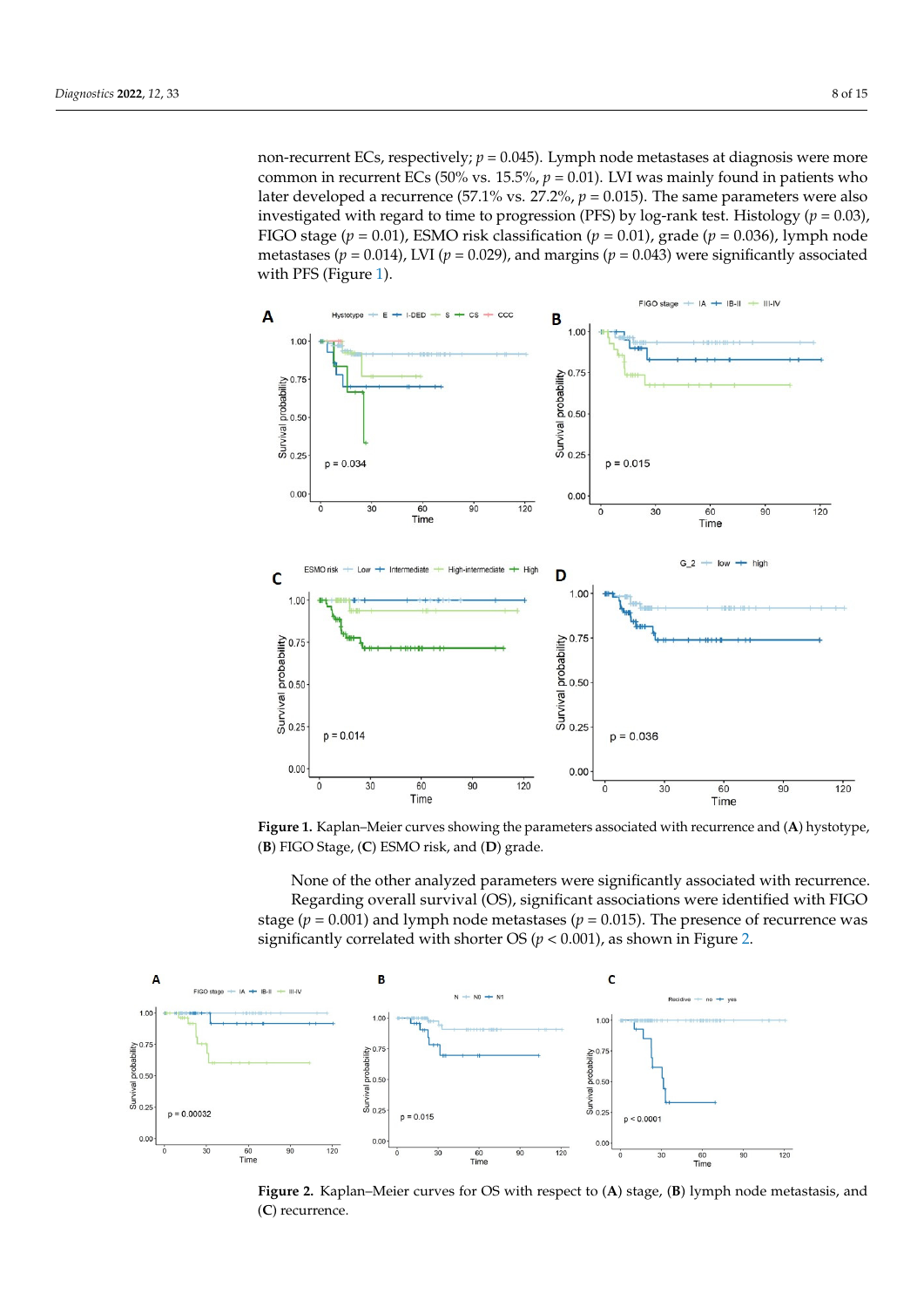Patients' characteristics were then analyzed taking into consideration the TCGA classification scheme (Tables [3](#page-8-0) and [4\)](#page-9-0).

|                                                                     | All Cases $n = 117$                                  | POLE ECs $n = 8$                                 | MMRd ECs $n = 34$                                       | P53 ECs $n = 30$                                 | NSMP ECs $n = 45$                                     | p Value |
|---------------------------------------------------------------------|------------------------------------------------------|--------------------------------------------------|---------------------------------------------------------|--------------------------------------------------|-------------------------------------------------------|---------|
| Mean age, years $(\pm SD)$                                          | $62.8 \pm 10.7$                                      | $59.6 \pm 13$                                    | $63.9 \pm 10.5$                                         | $65.6 \pm 9.4$                                   | $60.9 \pm 11.1$                                       | 0.207   |
| Mean BMI $(\pm SD)$                                                 | $27.7 \pm 6.7$                                       | $25.8 \pm 4.7$                                   | $26.7 \pm 6.5$                                          | $25.2 \pm 3.9$                                   | $30.2 \pm 7.9$                                        | 0.009   |
| <b>HRT</b>                                                          |                                                      |                                                  |                                                         |                                                  |                                                       |         |
| Yes<br>No<br><b>NA</b>                                              | 16 (13.7%)<br>97 (82.9%)<br>$4(3.4\%)$               | 2(25%)<br>6(75%)<br>0(%)                         | $5(14.7\%)$<br>28 (82.4%)<br>$1(2.9\%)$                 | $5(16.7\%)$<br>24 (80%)<br>$1(3.3\%)$            | $4(8.9\%)$<br>39 (86.7%)<br>$2(4.4\%)$                | 0.602   |
| Hypertension<br>Yes<br>No                                           | 62(53%)<br>55 (47%)                                  | $1(12.5\%)$<br>$7(87.5\%)$                       | 18 (52.9%)<br>$16(47.1\%)$                              | 14 (46.7%)<br>$16(53.3\%)$                       | 29 (64.4%)<br>$16(35.6\%)$                            | 0.044   |
| Diabetes<br>Yes<br>No                                               | $15(12.8\%)$<br>102 (87.2%)                          | $1(12.5\%)$<br>$7(87.5\%)$                       | $2(5.9\%)$<br>32 (94.1%)                                | $1(3.3\%)$<br>29 (96.7%)                         | 11 $(24.4\%)$<br>34 (75.6%)                           | 0.025   |
| Metformin use<br>Yes<br>No<br>NA                                    | 13 (11.1%)<br>103 (88%)<br>$1(0.9\%)$                | $1(12.5\%)$<br>$7(87.5\%)$<br>$0(0\%)$           | $2(5.9\%)$<br>32 (94.1%)<br>$0(0\%)$                    | $1(3.3\%)$<br>28 (93.4%)<br>$1(3.3\%)$           | $9(20\%)$<br>36 (80%)<br>$0(0\%)$                     | 0.101   |
| Hysteroscopic localization<br>of EC<br>Focal<br>Multifocal<br>NA    | 31 (26.5%)<br>39 (33.3%)<br>47 (40.2%)               | 2(%)<br>4(%)<br>2(%)                             | $12\,(%)$<br>10(%)<br>12(%)                             | $5(16.7\%)$<br>$10(33.3\%)$<br>$15(50\%)$        | $12(26.7\%)$<br>$15(33.3\%)$<br>18 (40%)              | 0.581   |
| ESMO risk group<br>Low<br>Intermediate<br>High-intermediate<br>High | 15 (12.8%)<br>$8(6.9\%)$<br>35 (29.9%)<br>59 (50.4%) | $1(12.5\%)$<br>$0(0\%)$<br>2(25%)<br>$5(62.5\%)$ | $6(17.6\%)$<br>$4(11.8\%)$<br>$7(20.6\%)$<br>$17(50\%)$ | $0(0\%)$<br>$1(3.3\%)$<br>$2(6.7\%)$<br>27 (90%) | 8 (17.8%)<br>$3(6.7\%)$<br>24 (53.3%)<br>$10(22.2\%)$ | 0.164   |
| PORTEC risk group<br>Low<br>Intermediate<br>High                    | 32 (27.4%)<br>36 (30.7%)<br>49 (41.9%)               | 8 (100%)<br>$0(0\%)$<br>$0(0\%)$                 | $0(0\%)$<br>23 (67.6%)<br>11 $(32.4\%)$                 | $0(0\%)$<br>$0(0\%)$<br>30 (100%)                | 24 (53.3%)<br>13 (28.9%)<br>8 (17.8%)                 | 0.236   |
| Lymphadenectomy<br>Yes<br>No                                        | 92 (78.6%)<br>$25(21.4\%)$                           | 8 (100%)<br>$0(0\%)$                             | 27 (79.4%)<br>$7(20.6\%)$                               | 28 (93.3%)<br>$2(6.7\%)$                         | 29 (64.4%)<br>$16(35.6\%)$                            | 0.01    |
| Synchronous EC-OC<br>Yes<br>No<br><b>NA</b>                         | $8(6.8\%)$<br>104 (88.9%)<br>$5(4.3\%)$              | $1(12.5\%)$<br>6(75%)<br>$1(12.5\%)$             | $0(0\%)$<br>33 (97.1%)<br>$1(2.9\%)$                    | $3(10\%)$<br>26 (86.7%)<br>$1(3.3\%)$            | $4(8.9\%)$<br>39 (86.7%)<br>$2(4.4\%)$                | 0.281   |

<span id="page-8-0"></span>**Table 3.** Bologna study cohort: patient and surgery characteristics according to TCGA classification.

BMI: body mass index; EC-OC: endometrial cancer–ovarian cancer; ESMO: European Society for Medical Oncology; HRT: hormonal replacement therapy; MMRd: mismatch repair deficiency; NA: not available; NSMP: no specific molecular profile; PORTEC: Post-Operative Radiation Therapy in Endometrial Carcinoma; TCGA: The Cancer Genome Atlas. Bold highlights the statistical significance.

The study cohort was categorized into POLE (*n* = 8, 6.8%), MMRd (*n* = 34, 29.1%), p53  $(n = 30, 25.6\%)$ , and NSMP  $(n = 45, 38\%)$ . The POLE group included patients with a lower mean age, whereas BMI was significantly higher in the NSMP group (*p* = 0.009). Moreover, a higher percentage of NSMP patients presented diabetes ( $p = 0.025$ ) and hypertension  $(p = 0.044)$ ; these results, taken together, clearly indicate that in NSMP ECs, there are associations with the pattern of metabolic syndrome.

The MELF pattern [\[34\]](#page-14-11) of invasion was significantly correlated with TCGA classification  $(p = 0.005)$ , with the POLE and MMRd subgroups presenting MELF in a higher number of cases (50% and 58.8% of ECs, respectively, versus 10% and 26.7% in p53 and NSMP Ecs).

By analyzing the effect of tumor budding within each of those molecular subgroups [\[35\]](#page-14-12), we observed a significant difference between TCGA subgroups (*p* = 0.005). In particular, tumor budding was found in 75% and 50% of POLE and MMRd ECs, respectively, but only in 26.7% and 22.2% in p53 and NSMP EC cases, respectively.

Heterogeneity was less common in MMRd and NSMP ECs compared to the other two subgroups ( $p = 0.031$ ); interestingly, heterogeneity in NSMP cases was absent in about 76% of the cases.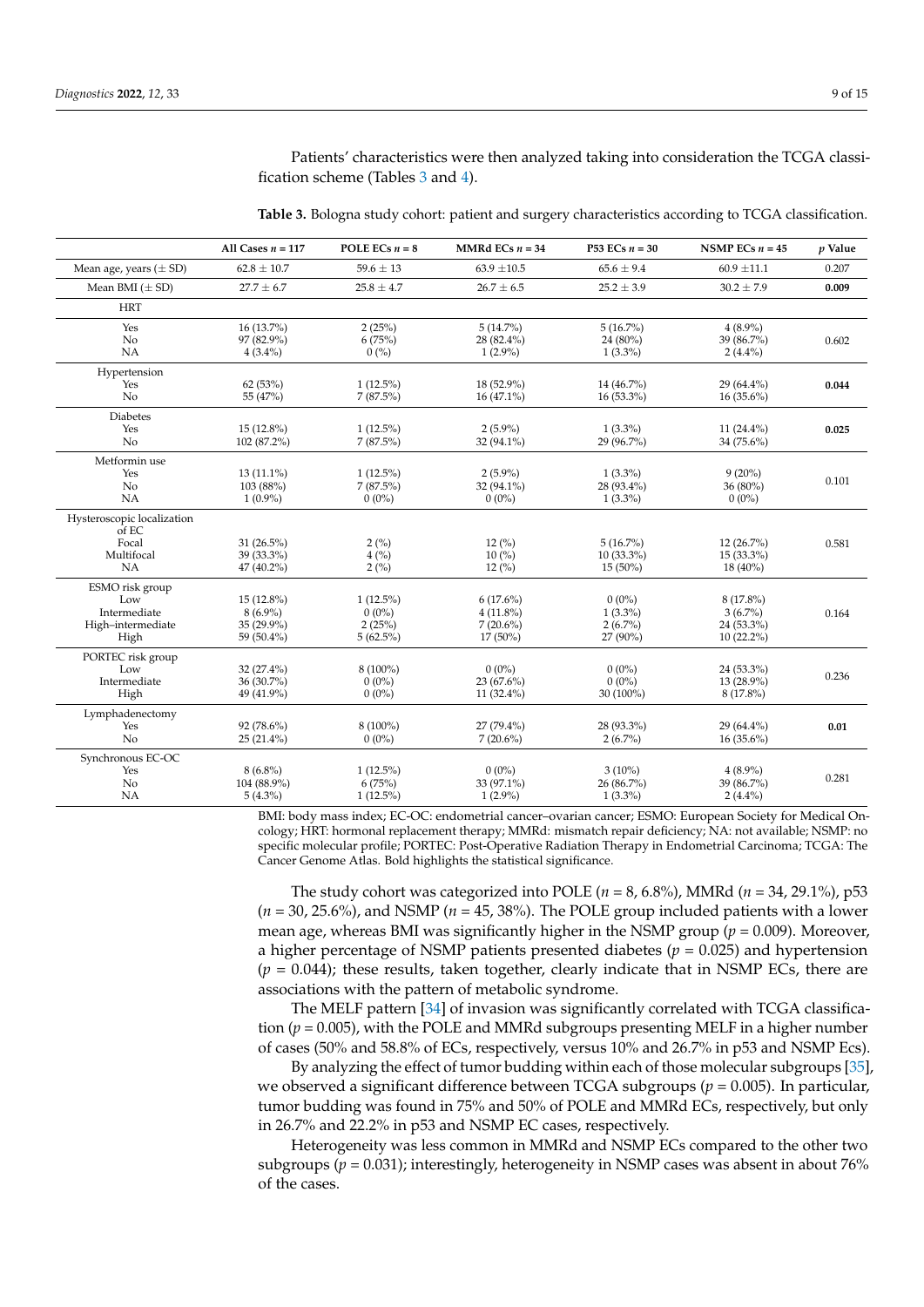|                                                                                                          | All Cases $n = 117$                                                           | POLE ECs $n = 8$                                                          | MMRd ECs $n = 34$                                                                    | <b>P53 ECs</b> $n = 30$                                                          | NSMP ECs $n = 45$                                                           | $p$ Value |
|----------------------------------------------------------------------------------------------------------|-------------------------------------------------------------------------------|---------------------------------------------------------------------------|--------------------------------------------------------------------------------------|----------------------------------------------------------------------------------|-----------------------------------------------------------------------------|-----------|
| Histology<br>Endometrioid<br>Undifferentiated/dedifferentiated<br>Serous<br>Carcinosarcoma<br>Clear Cell | 78 (66.7%)<br>$15(12.8\%)$<br>$15(12.8\%)$<br>7(6%)<br>$2(1.7\%)$             | $7(87.5\%)$<br>$1(12.5\%)$<br>$0(0\%)$<br>$0(0\%)$<br>$0(0\%)$            | 24 (70.6%)<br>$10(29.4\%)$<br>$0(0\%)$<br>$0(0\%)$<br>$0(0\%)$                       | $5(16.7\%)$<br>$1(3.3\%)$<br>$15(50\%)$<br>$7(23.3\%)$<br>$2(6.7\%)$             | 42 (93.3%)<br>$3(6.7\%)$<br>$0(0\%)$<br>$0(0\%)$<br>$0(0\%)$                | < 0.001   |
| FIGO Stage<br>IA<br><b>IB</b><br>$\rm II$<br><b>IIIA</b><br><b>IIIB</b><br>ШC                            | 63 (53.8%)<br>$17(14.5\%)$<br>$5(4.3\%)$<br>7(6%)<br>$2(1.7\%)$<br>23 (19.7%) | $4(50\%)$<br>2(25%)<br>$0(0\%)$<br>$1(12.5\%)$<br>$0(0\%)$<br>$1(12.5\%)$ | $15(44.2\%)$<br>$9(26.5\%)$<br>$1(2.9\%)$<br>$1(2.9\%)$<br>$2(5.9\%)$<br>$6(17.6\%)$ | $12(40\%)$<br>$2(6.7\%)$<br>$2(6.7\%)$<br>$3(10\%)$<br>$0(0\%)$<br>11 $(36.6\%)$ | 32 (71.2%)<br>$4(8.9\%)$<br>$2(4.4\%)$<br>$2(4.4\%)$<br>0(%)<br>$5(11.1\%)$ | 0.056     |
| Grade<br>Low grade (G1-G2)<br>High grade (G3)                                                            | 64 (54.7%)<br>53 (45.3%)                                                      | $4(50\%)$<br>$4(50\%)$                                                    | 22 (64.7%)<br>12 (35.3%)                                                             | $1(3.3\%)$<br>29 (96.7%)                                                         | 37 (82.2%)<br>8 (17.8%)                                                     | < 0.001   |
| Lymph node metastasis<br>No<br>Yes<br>NA                                                                 | 86 (73.5%)<br>23 (19.7%)<br>$8(6.8\%)$                                        | $7(87.5\%)$<br>$1(12.5\%)$<br>$0(0\%)$                                    | 26 (76.5%)<br>$6(17.6\%)$<br>$2(5.9\%)$                                              | $18(60\%)$<br>11 (36.7%)<br>$1(3.3\%)$                                           | 35 (77.8%)<br>$5(11.1\%)$<br>$5(11.1\%)$                                    | 0.067     |
| <b>MELF</b><br>Absent<br>Present<br>NA                                                                   | 75 (64.1%)<br>39 (33.3%)<br>$3(2.6\%)$                                        | $4(50\%)$<br>$4(50\%)$<br>$0(0\%)$                                        | 13 (38.3%)<br>20 (58.8%)<br>$1(2.9\%)$                                               | 27 (90%)<br>$3(10\%)$<br>0(%)                                                    | 31 (68.9%)<br>12(26.7%)<br>$2(4.4\%)$                                       | < 0.001   |
| Tumor budding<br>Absent<br>Present<br>NA                                                                 | 73 (62.4%)<br>41 (35%)<br>$3(2.6\%)$                                          | 2(25%)<br>6(75%)<br>$0(0\%)$                                              | $16(47.1\%)$<br>17 (50%)<br>$1(2.9\%)$                                               | 22 (73.3%)<br>8(26.7%)<br>$0(0\%)$                                               | 33 (73.4%)<br>$10(22.2\%)$<br>$2(4.4\%)$                                    | 0.005     |
| LVI<br>Absent<br>Present                                                                                 | 81 (69.2%)<br>36 (30.8%)                                                      | 6(75%)<br>2(25%)                                                          | 24 (70.6%)<br>$10(29.4\%)$                                                           | $15(50\%)$<br>$15(50\%)$                                                         | 36 (80%)<br>$9(20\%)$                                                       | 0.050     |
| Myometrial invasion<br>$< 50\%$<br>$>50\%$                                                               | 85 (72.6%)<br>32 (27.4%)                                                      | $7(87.5\%)$<br>$1(12.5\%)$                                                | 22 (64.7%)<br>12 (35.3%)                                                             | 20 (66.7%)<br>$10(33.3\%)$                                                       | 36 (80%)<br>$9(20\%)$                                                       | 0.131     |
| Heterogeneity<br>Absent<br>Present<br>NA                                                                 | 72 (61.5%)<br>42 (35.9%)<br>$3(2.6\%)$                                        | $4(50\%)$<br>$4(50\%)$<br>$0(0\%)$                                        | 20 (58.9%)<br>13 (38.2%)<br>$1(2.9\%)$                                               | 14 (46.7%)<br>16 (53.3%)<br>0(%)                                                 | 34 (75.6%)<br>$9(20\%)$<br>$2(4.4\%)$                                       | 0.031     |
| Margins<br>Infiltrating/Mixed<br>Pushing<br>NA                                                           | 86 (73.5%)<br>$25(21.4\%)$<br>$6(5.1\%)$                                      | 5(62.5%)<br>3(37.5%)<br>$0(0\%)$                                          | 27 (79.5%)<br>$6(17.6\%)$<br>$1(2.9\%)$                                              | 21(70%)<br>$7(23.3\%)$<br>$2(6.7\%)$                                             | 33 (73.3%)<br>$9(20\%)$<br>$3(6.7\%)$                                       | 0.679     |

<span id="page-9-0"></span>**Table 4.** Bologna study cohort: pathologic characteristics according to TCGA classification.

G: grade; FIGO: International Federation of Gynaecology and Obstetrics; LVI: lymph-vascular space invasion; MELF: microcystic, elongated, and fragmented; MMRd: mismatch repair deficiency; NA: not available; NSMP: no specific molecular profile. Bold highlights the statistical significance.

## *3.2. TCGA Study Cohort*

A total of 548 EC cases were retrieved from the TCGA database with available clinical, pathological, and surgical data. Out of all these ECs, 124 presented recurrence (22.8%). Regarding the histotype, endometrioid was the most frequent among the EC patients analyzed (75%), and high-grade tumors were predominant, accounting for 58.9% of ECs. The histology, stage, and grade were significantly different when comparing recurrent vs. non recurrent ECs; specifically, serous and grade 3 endometrioid endometrial carcinoma were the most common among the recurrent cases ( $p < 0.001$ , for both), while non-recurrent ECs were most frequently found in stage I (Table [5\)](#page-10-0).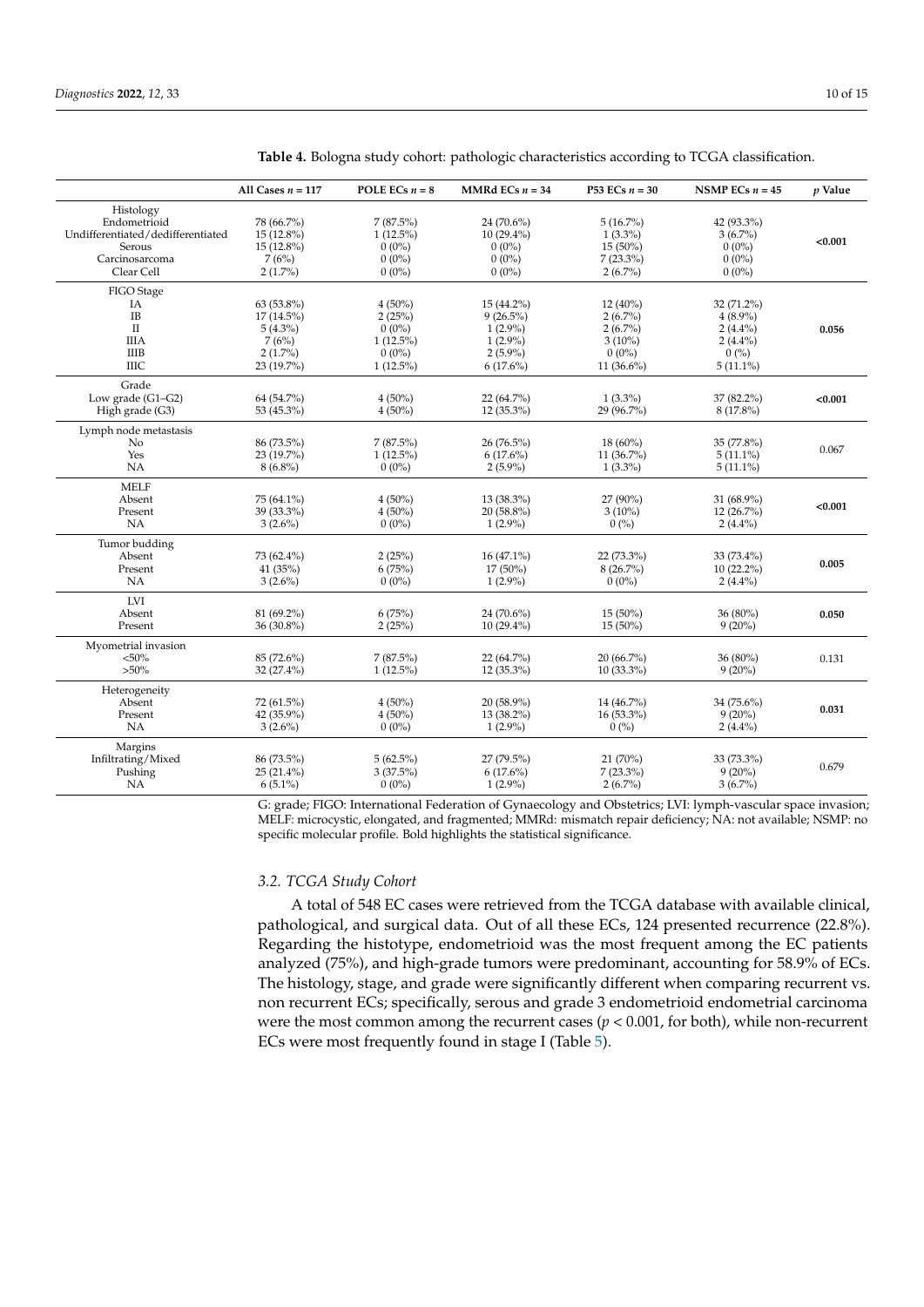|                            | All Cases $n = 548$ | Recurrent ECs $n = 124$ | Non-Recurrent ECs $n = 424$ | $p$ Value |
|----------------------------|---------------------|-------------------------|-----------------------------|-----------|
| Mean age, years $(\pm SD)$ | $63.9 \pm 11.1$     | $64.6 \pm 9.7$          | $63.7 \pm 11.5$             | 0.37      |
| Mean BMI $(\pm SD)$        | $33.8 \pm 12.1$     | $33.2 \pm 8.4$          | $34 \pm 12.9$               | 0.53      |
| Surgical approach          |                     |                         |                             |           |
| Minimally invasive         | 203(37)             | 55(44.4)                | 148(34.9)                   | 0.04      |
| Laparotomy                 | 321(58.6)           | 63(50.8)                | 258(60.8)                   |           |
| N/A                        | 24(4.4)             | 6(4.8)                  | 18(4.2)                     |           |
| ProMisE classification     |                     |                         |                             |           |
| <b>POLE</b>                | 65(17.3)            | 3(3.8)                  | 62(20.9)                    |           |
| MMRd                       | 110(29.3)           | 24(30.8)                | 85(29)                      |           |
| p53abn                     | 54(14.4)            | 22(28.2)                | 32(10.8)                    | < 0.001   |
| <b>NSMP</b>                | 146(38.9)           | 29(37.2)                | 117(39.4)                   |           |
| Histology                  |                     |                         |                             |           |
| Endometrioid               | 411(75)             | 74(59.7)                | 337(79.5)                   |           |
| Mixed serous and           |                     |                         |                             | < 0.001   |
| endometrioid               | 22(4)               | 8(6.5)                  | 14(3.3)                     |           |
| Serous endometrial         |                     |                         |                             |           |
| adenocarcinoma             | 115(21)             | 42(33.9)                | 73(17.2)                    |           |
| FIGO Stage                 |                     |                         |                             |           |
|                            | 245(65.3)           | 37(47.4)                | 208(70)                     |           |
| $\mathbf{I}$               | 32(8.5)             | 3(3.8)                  | 29(9.8)                     |           |
| Ш                          | 82(21.9)            | 26(33.3)                | 56(18.9)                    | < 0.001   |
| IV                         | 16(4.3)             | 12(15.4)                | 4(1.3)                      |           |
| Grade                      |                     |                         |                             |           |
| G1                         | 99(18.1)            | 10(8.1)                 | 89(21)                      |           |
| G2                         | 122(22.3)           | 21(16.9)                | 101(23.8)                   | < 0.001   |
| G <sub>3</sub>             | 327(58.9)           | 93(75)                  | 234(55.2)                   |           |

<span id="page-10-0"></span>**Table 5.** TCGA study cohort: patient and pathologic characteristics of recurrent and non-recurrent ECs.

BMI: body mass index; EC: endometrial cancer; FIGO: International Federation of Gynaecology and Obstetrics; G: grade; MMRd: mismatch repair deficiency; NA: not available; NSMP: no specific molecular profile; ProMisE: Proactive Molecular Risk Classifier for Endometrial Cancer; TCGA: The Cancer Genome Atlas. Bold highlights the statistical significance.

The molecular classification was also analyzed. According to the TCGA assessment, 65 cases were POLE mutated (17.3%), 110 were MMRd (29.3%), 54 were p53 mutated (14.4%), and 146 were NSMP ECs (38.9%). Even in this cohort, patients in the POLE group were significantly younger  $(p < 0.001)$ , and patients in the NSMP group had a higher BMI compared with the other TCGA groups but without attaining statistical significance (Table [6\)](#page-11-0).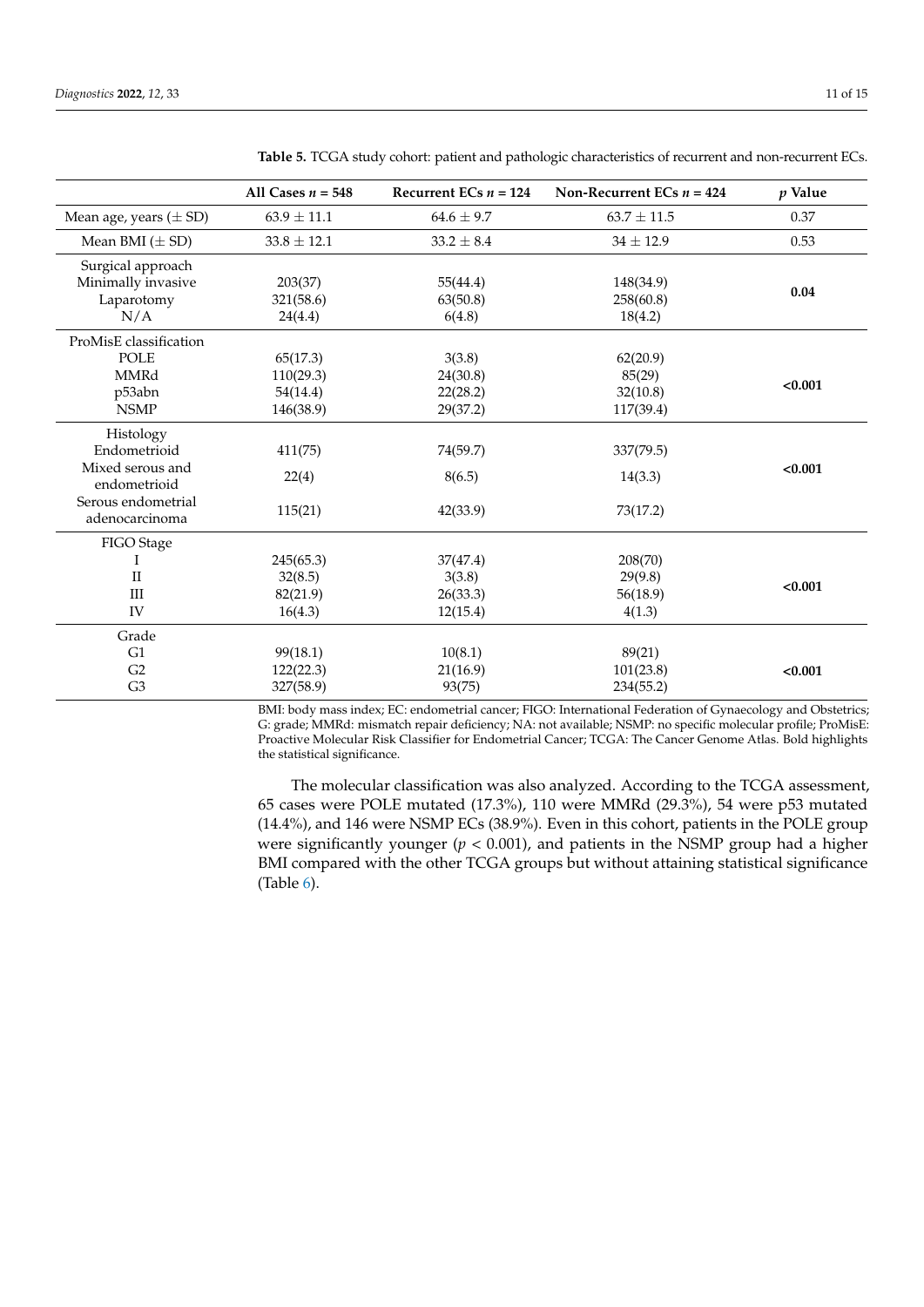| Characteristics                                                        | All Cases $n = 373$                         | POLE ECs $n = 63$                         | MMRd ECs $n = 110$                       | <b>P53</b> ECs $n = 54$                   | NSMP ECs $n = 146$                         | p Value |
|------------------------------------------------------------------------|---------------------------------------------|-------------------------------------------|------------------------------------------|-------------------------------------------|--------------------------------------------|---------|
| Mean age, years $(\pm SD)$                                             | $62.8 \pm 11.3$                             | $58.4 \pm 12$                             | $63 \pm 9.8$                             | $68.7 \pm 8.7$                            | $62.4 \pm 11.9$                            | < 0.001 |
| Mean BMI $(\pm SD)$                                                    | $33.8 \pm 13.1$                             | $32.4 \pm 25.2$                           | $33.3 \pm 7.6$                           | $32.3 \pm 10.7$                           | $35.5 \pm 9.1$                             | 0.27    |
| Histology<br>Endometrioid<br>Mixed serous and<br>endometroid<br>Serous | 315(84)<br>12(3.2)<br>48(12.8)              | 62(95.4)<br>1(1.5)<br>2(3.1)              | 104(94.5)<br>2(1.8)<br>4(3.6)            | 19(35.2)<br>6(11.1)<br>29(53.7)           | 130(89)<br>3(2.1)<br>13(8.9)               | < 0.001 |
| FIGO Stage<br>П<br>III<br>IV                                           | 245(65.3)<br>32(8.5)<br>82(21.9)<br>16(4.3) | 41(63.1)<br>7(10.8)<br>15(23.1)<br>2(3.1) | 79(71.8)<br>8(7.3)<br>19(17.3)<br>4(3.6) | 24(44.4)<br>5(9.3)<br>17(31.5)<br>8(14.8) | 101(69.2)<br>12(8.2)<br>31(21.2)<br>2(1.4) | 0.02    |
| Grade<br>G1<br>G <sub>2</sub><br>G <sub>3</sub>                        | 91(24.3)<br>103(27.5)<br>181(48.3)          | 11(16.9)<br>12(18.5)<br>42(64.6)          | 27(24.5)<br>32(29.1)<br>51(46.4)         | 5(9.3)<br>49(90.7)                        | 53(36.3)<br>54(37)<br>39(26.7)             | < 0.001 |

<span id="page-11-0"></span>**Table 6.** TCGA study cohort: patient and pathologic characteristics of EC according to TCGA classification.

BMI: body mass index; EC: endometrial cancer; FIGO: International Federation of Gynaecology and Obstetrics; G: grade; MMRd: mismatch repair deficiency; NSMP: no specific molecular profile; TCGA: The Cancer Genome Atlas; SD: standard deviation. Bold highlights the statistical significance.

#### **4. Discussion**

Over the last decades, several risk stratification schemes have been proposed in EC to better define the heterogeneity that characterizes this tumor type [\[6,](#page-13-4)[15,](#page-13-17)[36,](#page-14-13)[37\]](#page-14-14). However, the existence of diverse classification schemes often makes it difficult to select the most appropriate one and causes additional clinical issues in terms of patient management.

The aim of this work was to analyze a cohort of EC patients available at our institution and to retrospectively apply the existing risk classifiers to evaluate and compare them.

We analyzed a cohort of 117 EC patients, among which 11% were recurrent. The recurrence rate in the Bologna cohort was lower than that in the TCGA cohort [\[13\]](#page-13-11). However, when looking at this difference, we have to keep in mind that the duration of the follow-up period was different. Indeed, at the time of analysis, our cohort included patients with a follow-up period of up to 24 months, whereas in the TCGA cohort, this period was up to 8.6 years. Thus, it is reasonable to suppose that over time, additional patients of our cohort will experience recurrence, reaching a similar rate.

Looking at the Bologna cohort, the ESMO risk classification, comparing recurrent vs. non-recurrent ECs, appeared to be the best in predicting the patient prognosis. The PORTEC classification scheme was marginally statistically significant in the stratification of recurrent and non-recurrent patients ( $p = 0.057$ ). On the contrary, a non-significant difference was observed when using the TCGA classification scheme.

When we grouped patients according to the TGCA criteria, we observed that NSMP carcinomas showed more features associated with metabolic syndrome, including diabetes, obesity, and hypertension. This is in line with previous studies, and it may support estrogen-driven pathogenesis in this group of tumors [\[38\]](#page-14-15).

The Bologna cohort was fully characterized from the clinico-pathological and molecular point of views, allowing us to investigate novel potential associations, including those with the tumor microenvironment characteristics and TCGA classification stratification. In our opinion, this is of particular interest because it may pave the way for further investigations in this, so-far under-considered, topic.

For example, in the last years, the importance of tumor budding as a prognostic marker has been reported in many solid tumors, including lung, pancreas, esophagus, and colorectal cancer [\[35,](#page-14-12)[39,](#page-14-16)[40\]](#page-14-17). In EC, the role of tumor budding has been poorly investigated, particularly when taking into account the TCGA classification [\[35\]](#page-14-12). Recently, Rau et al. showed that, in a cohort of 255 ECs, the presence of tumor budding in 26.3% of the cases was independently associated with a worse prognosis [\[35\]](#page-14-12). However, when the TCGA classification was used, tumor budding lost its prognostic value. In our study population,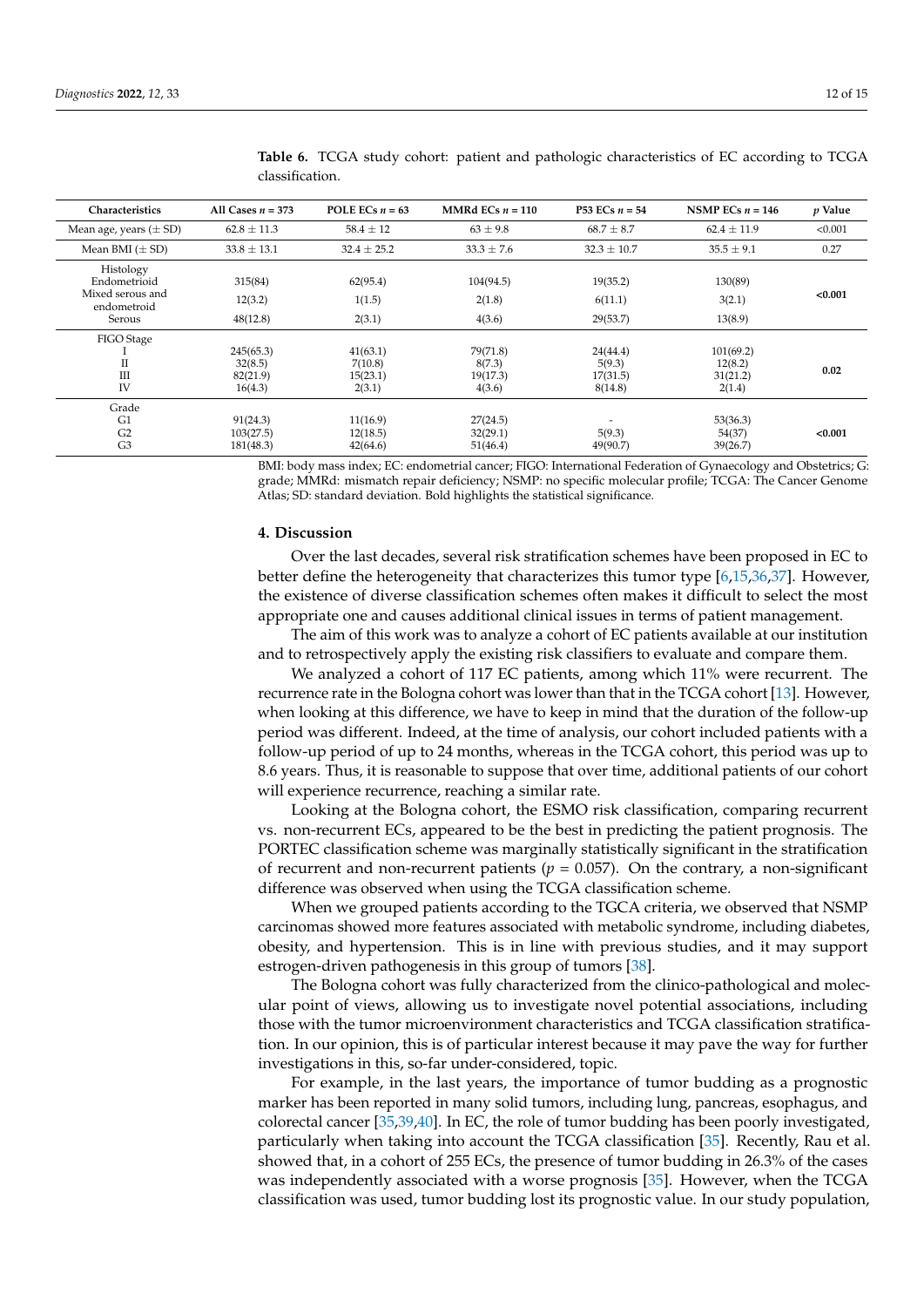tumor budding was found in 35% of cases. When stratifying EC patients based on the TCGA scheme, the POLE and MMRd groups showed the highest numbers of cases with tumor budding. This is not in agreement with the report by Rau and collaborators, who found more than 50% of ECs with tumor budding in the NSMP group. This could be, at least in part, explained by the smaller sample size of our cohort.

Unfortunately, we were not able to investigate the same parameters in the TCGA cohort due to the fact that most of the clinical data were missing. However, this makes our result even more interesting, shedding light on a new aspect that deserves to be deepened in further independent and larger cohorts of patients.

The strength of this study is represented by the well-selected cohort comprising patients reviewed by pathologists who are dedicated to the diagnosis of gynecological cancers. The limitations of the study are represented by the retrospective data and the short follow-up time in the Bologna cohort; regarding the TCGA cohort, clinical data at diagnosis were not available and we could not perform a complete comparison.

In the last decade, constant efforts have been made to delineate an optimal classification in EC with high reproducibility in risk stratification to drive treatment choice, surgery, and surveillance; however, as suggested also by our analysis, additional efforts are needed to satisfy this yet-unmet clinical need.

Our findings clearly underline the central role of the histological characteristics in EC risk stratification. The molecular data should be considered from the perspective of an additional risk classification, and we believe that they must be integrated with the pathological data. This aspect also suggests that EC patients should be treated in referral centers where multi-expertise groups are able to accurately manage the path of care from surgical, pathological, and molecular points of view.

### **5. Conclusions**

In conclusion, we tested different classifications in order to choose the best among the existing ones. Our data confirm that ESMO risk is more strongly related to patient prognosis than the new molecular classification. Our results suggest that a pathological examination performed by an expert pathologist still has a crucial role in the risk stratification of ECs. Molecular data provide important additional information that should be combined with the pathological data.

**Author Contributions:** Conceptualization, A.M.P. and C.A.C.; methodology, A.M.P., A.D. and D.S.; software, C.A.C., D.D.B.; validation, P.D.I., and A.M.P.; formal analysis, G.D.; investigation, M.T., E.D.C., M.D.S.; data curation, S.G., C.A.C. and G.D.; writing—original draft preparation, G.R. and A.M.P.; writing—review and editing, A.M.P.; visualization, A.M.P., A.B. and A.D.L.; supervision, A.G.M. and P.D.I. All authors have read and agreed to the published version of the manuscript.

**Funding:** The work was supported by Fondazione Cassa di Risparmio in Bologna (Carisbo): project number #19094 to A.M.P.; C.A.C. was supported by an AIRC fellowship for Italy, code: 23969.

**Institutional Review Board Statement:** The study was conducted according to the guidelines of the Declaration of Helsinki and approved on 21 February 2019 by the Ethics Committee of Area Vasta, protocol code n. 27/2019/Sper/AOUBo.

**Informed Consent Statement:** Written informed consent was obtained from the patients to publish this paper.

**Data Availability Statement:** The data presented in this study are available on request from the corresponding author.

**Acknowledgments:** We are grateful to Stefano Friso for data management.

**Conflicts of Interest:** The authors declare no conflict of interest. The funders had no role in the design of the study; in the collection, analyses, or interpretation of data; in the writing of the manuscript, or in the decision to publish the results.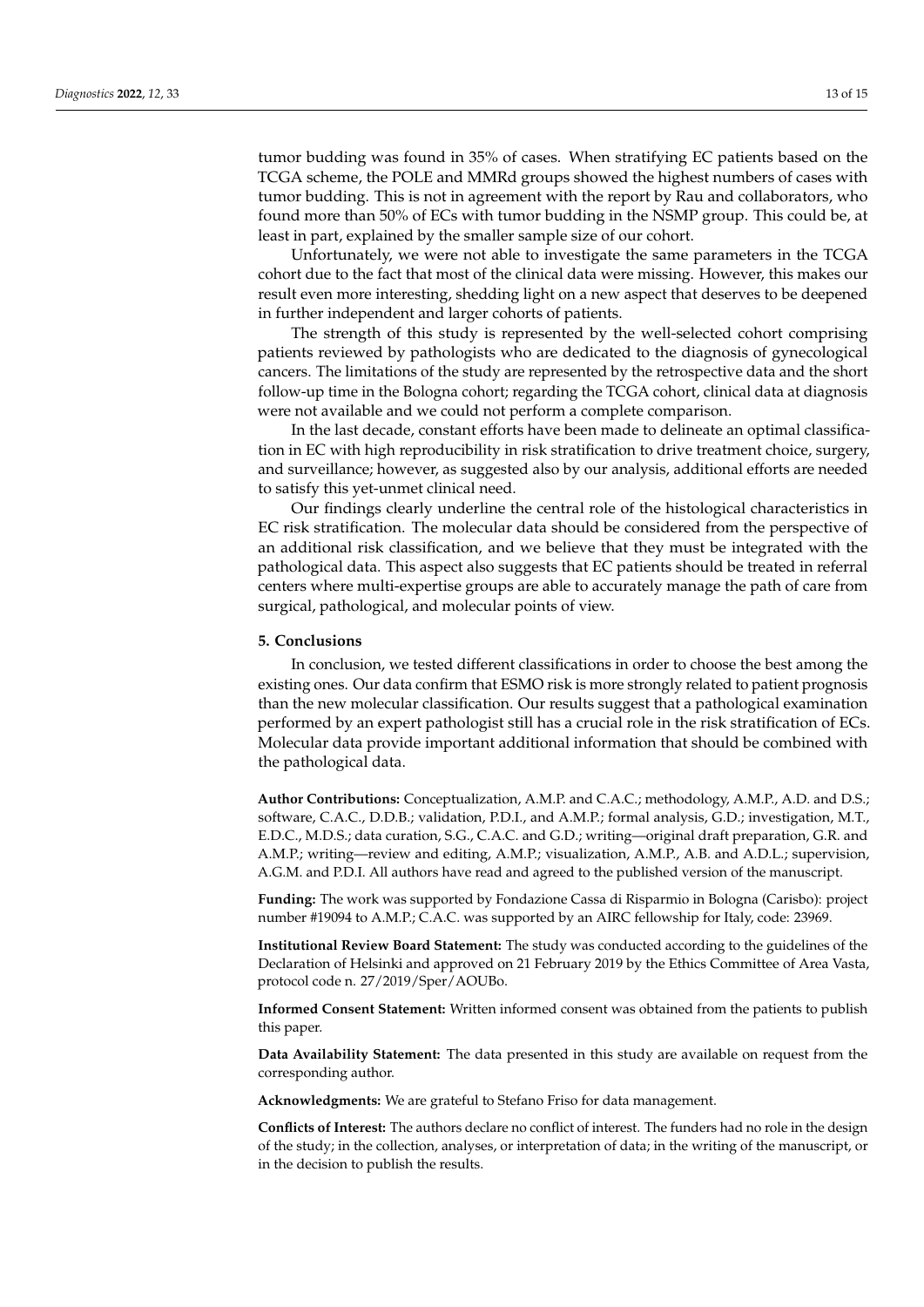## **References**

- <span id="page-13-0"></span>1. Feinber, J.; Albright, B.; Black, J.; Lu, L.; Passarelli, R.; Gysler, S.; Whicker, M.; Altwerger, G.; Menderes, G.; Hui, P.; et al. Ten-year comparison study of type 1 and 2 endometrial cancers: Risk factors and outcomes. *Gynecol. Obstet. Investig.* **2019**, *84*, 290–297. Available online: <https://www.karger.com/Article/Fulltext/493132> (accessed on 16 November 2021). [\[CrossRef\]](http://doi.org/10.1159/000493132) [\[PubMed\]](http://www.ncbi.nlm.nih.gov/pubmed/30602164)
- 2. Yang, X.; Wang, J. The role of metabolic syndrome in endometrial cancer: A review. *Front. Oncol.* **2019**, *9*, 744. [\[CrossRef\]](http://doi.org/10.3389/fonc.2019.00744) [\[PubMed\]](http://www.ncbi.nlm.nih.gov/pubmed/31440472)
- <span id="page-13-1"></span>3. Setiawan, V.W.; Yang, H.P.; Pike, M.C.; McCann, S.E.; Yu, H.; Xiang, Y.-B.; Wolk, A.; Wentzensen, N.; Weiss, N.S.; Webb, P.M.; et al. Type I and II endometrial cancers: Have they different risk factors? *J. Clin. Oncol.* **2013**, *31*, 2607–2618. Available online: <https://ascopubs.org/doi/10.1200/JCO.2012.48.2596> (accessed on 16 November 2021). [\[CrossRef\]](http://doi.org/10.1200/JCO.2012.48.2596) [\[PubMed\]](http://www.ncbi.nlm.nih.gov/pubmed/23733771)
- <span id="page-13-2"></span>4. Felix, A.S.; Weissfeld, J.L.; Stone, R.A.; Bowser, R.; Chivukula, M.; Edwards, R.P.; Linkov, F. Factors associated with type I and type II endometrial cancer. *Cancer Causes Control* **2010**, *21*, 1851–1856. [\[CrossRef\]](http://doi.org/10.1007/s10552-010-9612-8)
- <span id="page-13-3"></span>5. Colombo, N.; Preti, E.; Landoni, F.; Carinelli, S.; Colombo, A.; Marini, C.; Sessa, C. Endometrial cancer: ESMO clinical practice guidelines for diagnosis, treatment and follow-up. *Ann. Oncol.* **2013**, *24*, vi33–vi38. [\[CrossRef\]](http://doi.org/10.1093/annonc/mdt353) [\[PubMed\]](http://www.ncbi.nlm.nih.gov/pubmed/24078661)
- <span id="page-13-4"></span>6. Colombo, N.; Creutzberg, C.; Amant, F.; Bosse, T.; González-Martín, A.; Ledermann, J.; Marth, C.; Nout, R.; Querleu, D.; Mirza, M.R.; et al. ESMO–ESGO–ESTRO consensus conference on endometrial cancer: Diagnosis, treatment and follow-Up. *Radiother. Oncol.* **2015**, *117*, 559–581. [\[CrossRef\]](http://doi.org/10.1016/j.radonc.2015.11.013)
- <span id="page-13-5"></span>7. Ravegnini, G.; Gorini, F.; De Crescenzo, E.; De Leo, A.; De Biase, D.; Di Stanislao, M.; Hrelia, P.; Angelini, S.; De Iaco, P.; Perrone, A.M. Can MIRNAS be useful biomarkers in improving prognostic stratification in endometrial cancer patients? An update review. *Int. J. Cancer* **2021**, *2021*, ijc.33857. [\[CrossRef\]](http://doi.org/10.1002/ijc.33857)
- <span id="page-13-6"></span>8. Ravegnini, G.; De Leo, A.; Coadă, C.A.; Gorini, F.; De Biase, D.; Ceccarelli, C.; Dondi, G.; Marco Tesei, M.; De Crescenzo, E.; Santini, D.; et al. Identification of MiR-499a-5p as a potential novel biomarker for risk stratification in endometrial cancer. *Front. Oncol.* **2021**, *11*, 757678. [\[CrossRef\]](http://doi.org/10.3389/fonc.2021.757678)
- <span id="page-13-7"></span>9. Levine, D.A. Integrated genomic characterization of endometrial carcinoma. *Nature* **2013**, *497*, 67–73. [\[CrossRef\]](http://doi.org/10.1038/nature12113)
- <span id="page-13-8"></span>10. Perrone, A.M.; De Leo, A.; De Biase, D.; Ravegnini, G.; De Iaco, P. Endometrial carcinoma: Past, present, and future. *Eur. J. Gynaecol. Oncol.* **2021**, *42*, 610–612. [\[CrossRef\]](http://doi.org/10.31083/j.ejgo4204094)
- <span id="page-13-9"></span>11. Li, R.; Shinde, A.; Han, E.; Lee, S.; Beriwal, S.; Harkenrider, M.; Kamrava, M.; Chen, Y.-J.; Glaser, S. A proposal for a new classification of "unfavorable risk criteria" in patients with stage I endometrial cancer. *Int. J. Gynecol. Cancer* **2019**, *29*, 1086–1093. [\[CrossRef\]](http://doi.org/10.1136/ijgc-2019-000264) [\[PubMed\]](http://www.ncbi.nlm.nih.gov/pubmed/31474587)
- <span id="page-13-10"></span>12. Talhouk, A.; McConechy, M.K.; Leung, S.; Yang, W.; Lum, A.; Senz, J.; Boyd, N.; Pike, J.; Anglesio, M.; Kwon, J.S.; et al. Confirmation of ProMisE: A simple, genomics-based clinical classifier for endometrial cancer: Molecular classification of EC. *Cancer* **2017**, *123*, 802–813. [\[CrossRef\]](http://doi.org/10.1002/cncr.30496) [\[PubMed\]](http://www.ncbi.nlm.nih.gov/pubmed/28061006)
- <span id="page-13-11"></span>13. Stelloo, E.; Nout, R.A.; Osse, E.M.; Juergenliemk-Schulz, I.J.; Jobsen, J.J.; Lutgens, L.C.; Van Der Steen-Banasik, E.M.; Nijman, H.W.; Putter, H.; Bosse, T.; et al. Improved risk assessment by integrating molecular and clinicopathological factors in early-stage endometrial cancer—Combined analysis of the PORTEC cohorts. *Clin. Cancer Res.* **2016**, *22*, 4215–4224. [\[CrossRef\]](http://doi.org/10.1158/1078-0432.CCR-15-2878)
- 14. Vermij, L.; Smit, V.; Nout, R.; Bosse, T. Incorporation of molecular characteristics into endometrial cancer management. *Histopathology* **2020**, *76*, 52. [\[CrossRef\]](http://doi.org/10.1111/his.14015) [\[PubMed\]](http://www.ncbi.nlm.nih.gov/pubmed/31846532)
- <span id="page-13-17"></span>15. León-Castillo, A.; de Boer, S.M.; Powell, M.E.; Mileshkin, L.R.; Mackay, H.J.; Leary, A.; Nijman, H.W.; Singh, N.; Pollock, P.M.; Bessette, P.; et al. Molecular classification of the PORTEC-3 trial for high-risk endometrial cancer: Impact on prognosis and benefit from adjuvant therapy. *J. Clin. Oncol.* **2020**, *38*, 3388–3397. [\[CrossRef\]](http://doi.org/10.1200/JCO.20.00549)
- 16. Dondi, G.; Coluccelli, S.; De Leo, A.; Ferrari, S.; Gruppioni, E.; Bovicelli, A.; Godino, L.; Coadă, C.A.; Morganti, A.G.; Giordano, A.; et al. An analysis of clinical, surgical, pathological and molecular characteristics of endometrial cancer according to mismatch repair status. A multidisciplinary approach. *Int. J. Mol. Sci.* **2020**, *21*, 7188. [\[CrossRef\]](http://doi.org/10.3390/ijms21197188)
- 17. De Leo, A.; de Biase, D.; Lenzi, J.; Barbero, G.; Turchetti, D.; Grillini, M.; Ravegnini, G.; Angelini, S.; Zamagni, C.; Coluccelli, S.; et al. ARID1A and CTNNB1/β-catenin molecular status affects the clinicopathologic features and prognosis of endometrial carcinoma: Implications for an improved surrogate molecular classification. *Cancers* **2021**, *13*, 950. [\[CrossRef\]](http://doi.org/10.3390/cancers13050950)
- <span id="page-13-12"></span>18. Church, D.N.; Stelloo, E.; Nout, R.A.; Valtcheva, N.; Depreeuw, J.; ter Haar, N.; Noske, A.; Amant, F.; Tomlinson, I.P.M.; Wild, P.J.; et al. Prognostic significance of POLE proofreading mutations in endometrial cancer. *JNCI J. Natl. Cancer Inst.* **2015**, *107*, 402. [\[CrossRef\]](http://doi.org/10.1093/jnci/dju402) [\[PubMed\]](http://www.ncbi.nlm.nih.gov/pubmed/25505230)
- <span id="page-13-13"></span>19. Concin, N.; Matias-Guiu, X.; Vergote, I.; Cibula, D.; Mirza, M.R.; Marnitz, S.; Ledermann, J.; Bosse, T.; Chargari, C.; Fagotti, A.; et al. ESGO/ESTRO/ESP guidelines for the management of patients with endometrial carcinoma. *Int. J. Gynecol. Cancer* **2021**, *31*, 12–39. [\[CrossRef\]](http://doi.org/10.1136/ijgc-2020-002230)
- <span id="page-13-14"></span>20. Tournois, F.K.L.; Mertens, H.J.M.M. Endometrial cancer patients: A cohort previous to changes in tumour behaviour and treatment strategies. *ISRN Obstet. Gynecol.* **2011**, *2011*, 950460. [\[CrossRef\]](http://doi.org/10.5402/2011/950460)
- <span id="page-13-15"></span>21. Koh, W.-J.; Abu-Rustum, N.R.; Bean, S.; Bradley, K.; Campos, S.M.; Cho, K.R.; Chon, H.S.; Chu, C.; Cohn, D.; Crispens, M.A.; et al. Uterine neoplasms, version 1.2018, NCCN clinical practice guidelines in oncology. *J. Natl. Compr. Canc. Netw.* **2018**, *16*, 170–199. [\[CrossRef\]](http://doi.org/10.6004/jnccn.2018.0006) [\[PubMed\]](http://www.ncbi.nlm.nih.gov/pubmed/29439178)
- <span id="page-13-16"></span>22. Cho, K.R.; Cooper, K.; Croce, S.; Djordevic, B.; Herrington, S.; Howitt, B.; Hui, P.; Ip, P.; Koebel, M.; Lax, S.; et al. International society of gynecological pathologists (ISGyP) endometrial cancer project: Guidelines from the special techniques and ancillary studies group. *Int. J. Gynecol. Pathol.* **2019**, *38* (Suppl. S1), S114–S122. [\[CrossRef\]](http://doi.org/10.1097/PGP.0000000000000496) [\[PubMed\]](http://www.ncbi.nlm.nih.gov/pubmed/29521846)